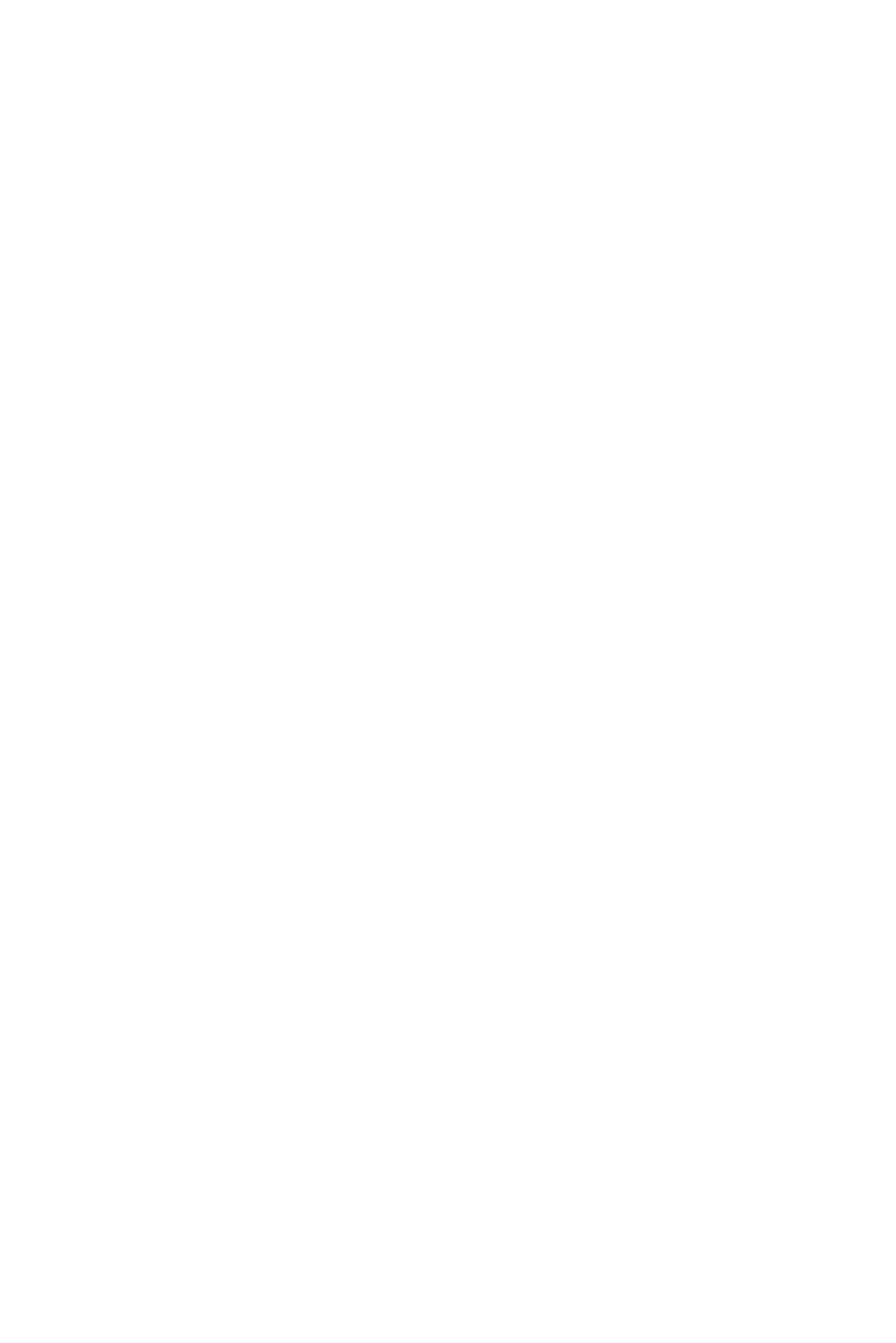# **Table of contents**

| 1              | <b>Safety</b>                        | 5              |
|----------------|--------------------------------------|----------------|
| 1.1            | Safety precautions                   | 5              |
| $\overline{2}$ | <b>Short information</b>             | $\overline{7}$ |
| 3              | <b>System overview</b>               | 8              |
| 3.1            | Performance                          | 8              |
| 3.2            | Using the camera                     | 8              |
| 3.3            | Application variants                 | 10             |
| 4              | <b>Planning information</b>          | 11             |
| 4.1            | Unpacking                            | 11             |
| 4.2            | Contents                             | 11             |
| 5              | <b>Installation</b>                  | 12             |
| 5.1            | Preparation                          | 12             |
| 5.2            | Local storage                        | 13             |
| 5.3            | Wiring                               | 13             |
| 5.3.1          | Cable tree                           | 14             |
| 5.3.2          | Earthing                             | 14             |
| 5.3.3          | Network (and PoE power)              | 15             |
| 5.3.4          | Auxiliary power                      | 15             |
| 5.3.5          | Alarm                                | 15             |
| 5.3.6          | Audio                                | 16             |
| 5.3.7          | Video                                | 16             |
| 5.4            | Mounting the camera module           | 17             |
| 5.4.1          | Mounting flush to ceiling            | 17             |
| 5.4.2          | Mounting to ceiling with SMB-IP      | 18             |
| 5.5            | Camera positioning and field-of-view | 20             |
| 5.5.1          | Pan                                  | 21             |
| 5.5.2          | Tilt                                 | 22             |
| 5.5.3          | Twist                                | 22             |
| 5.6            | Local set-up                         | 23             |
| 5.6.1          | Using the install wizard             | 23             |
| 5.6.2          | Reset                                | 24             |
| 5.7            | Mount inner and outer dome           | 25             |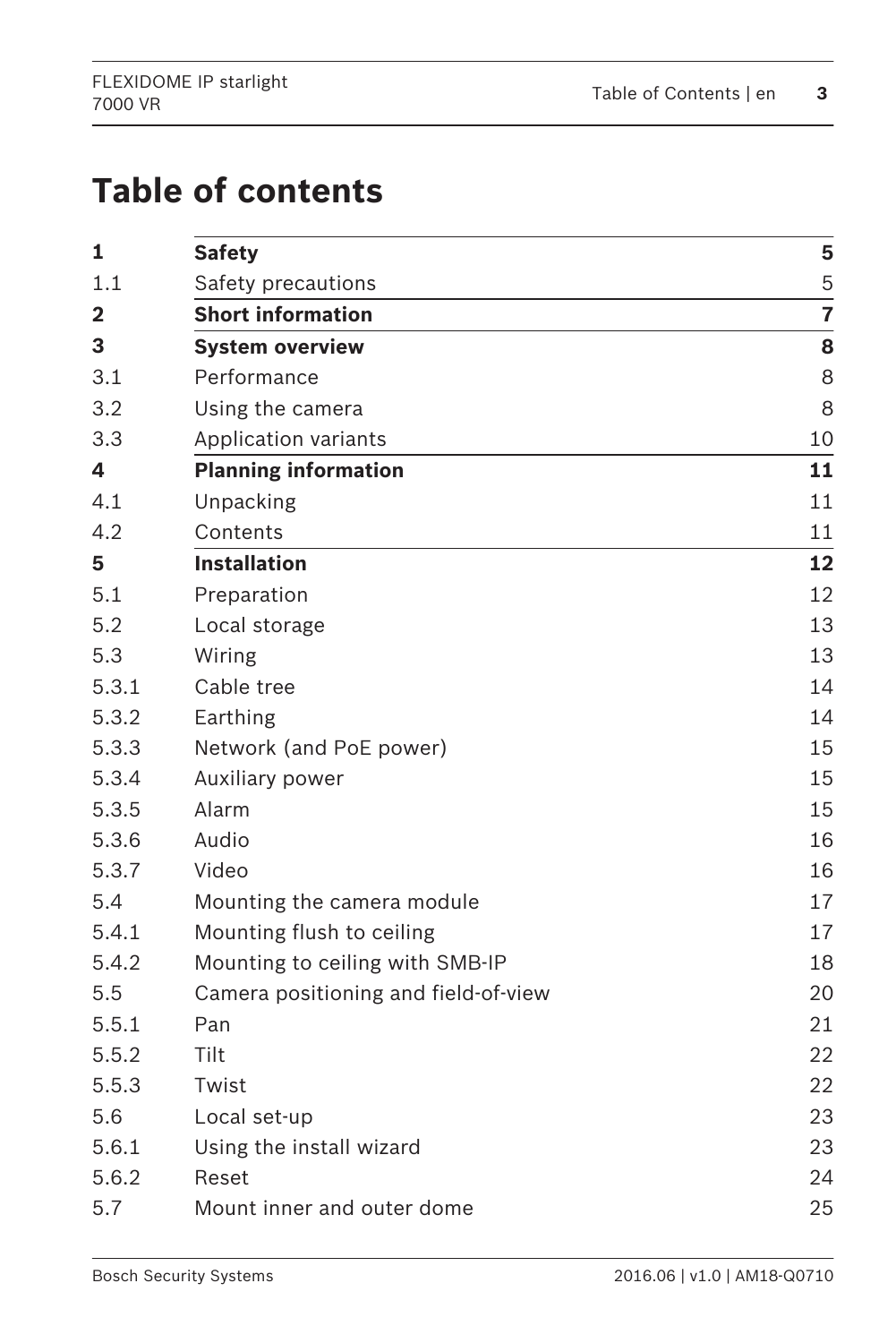| 6     | <b>Connection via web browser</b> | 27 |
|-------|-----------------------------------|----|
| 7     | Configuration                     | 28 |
| 8     | <b>Troubleshooting</b>            | 29 |
| 8.1   | Resolving problems                | 29 |
| 8.2   | Testing the network connection    | 31 |
| 8.3   | Customer service                  | 32 |
| 9     | <b>Maintenance</b>                | 33 |
| 9.1   | Cleaning                          | 33 |
| 9.1.1 | Lens cleaning                     | 33 |
| 9.2   | Repair                            | 33 |
| 10    | <b>Decommissioning</b>            | 34 |
| 10.1  | Transfer                          | 34 |
| 10.2  | Disposal                          | 34 |
| 11    | Technical data                    | 35 |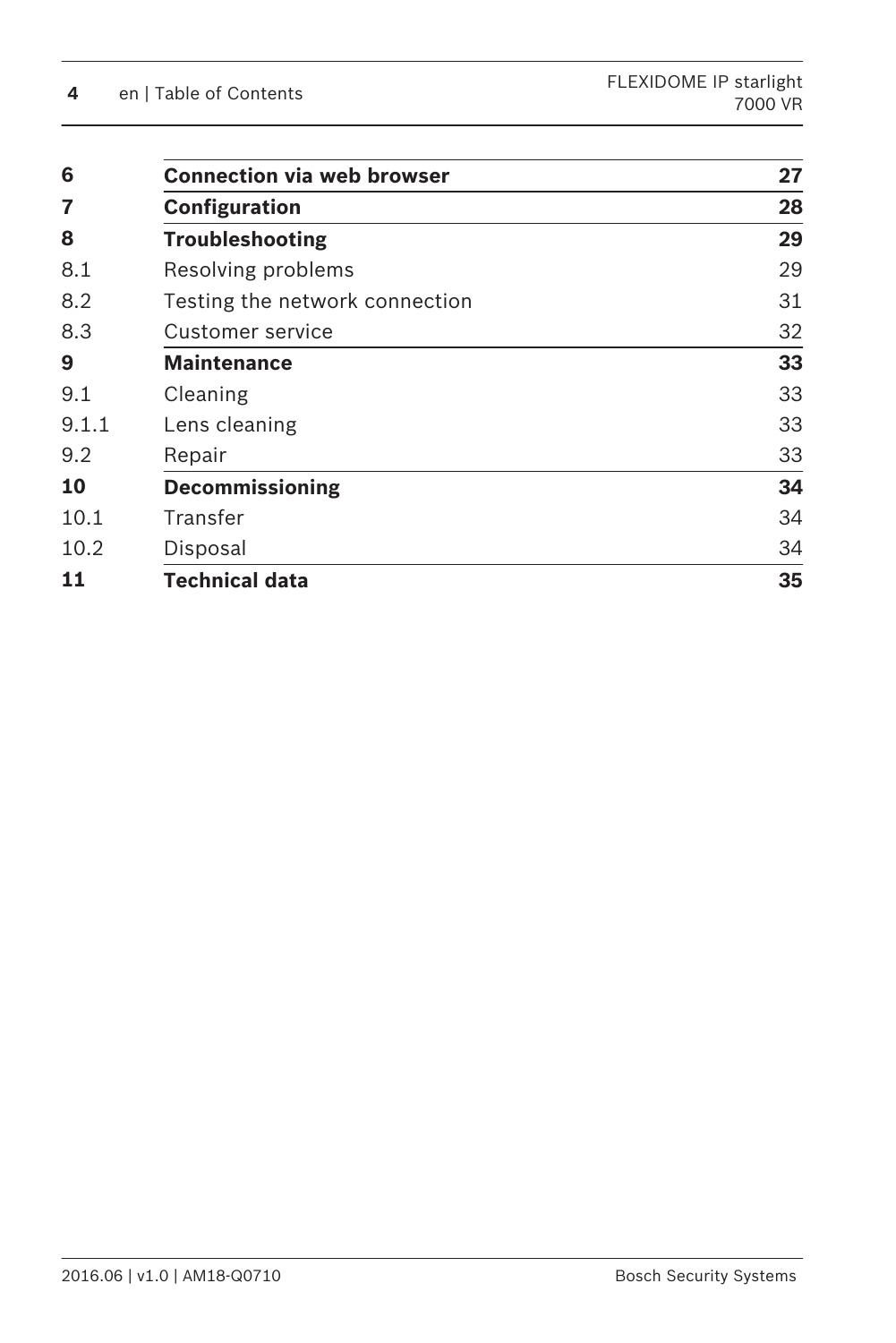### <span id="page-4-0"></span>**Safety 1**



# **Caution!**

Indicates a hazardous situation which, if not avoided, could result in minor or moderate injury.



# **Notice!**

Indicates a situation which, if not avoided, could result in damage to the equipment or environment, or data loss.

### **Safety precautions 1.1**



# **Caution!**

The Low Voltage power supply unit must comply with EN/UL 60950. The power supply must be a SELV-LPS unit or a SELV - Class 2 unit (Safety Extra Low Voltage - Limited Power Source).



# **Caution!**

Installation should only be performed by qualified service personnel in accordance with the National Electrical Code (NEC 800 CEC Section 60) or applicable local codes.

Read, follow, and retain for future reference all of the following safety instructions. Follow all warnings before operating the device.

- 1. Clean only with a dry cloth. Do not use liquid cleaners or aerosol cleaners.
- 2. Do not install device near any heat sources such as radiators, heaters, stoves, or other equipment (including amplifiers) that produce heat.
- 3. Never spill liquid of any kind on the device.
- 4. Take precautions to protect the device from power and lightning surges.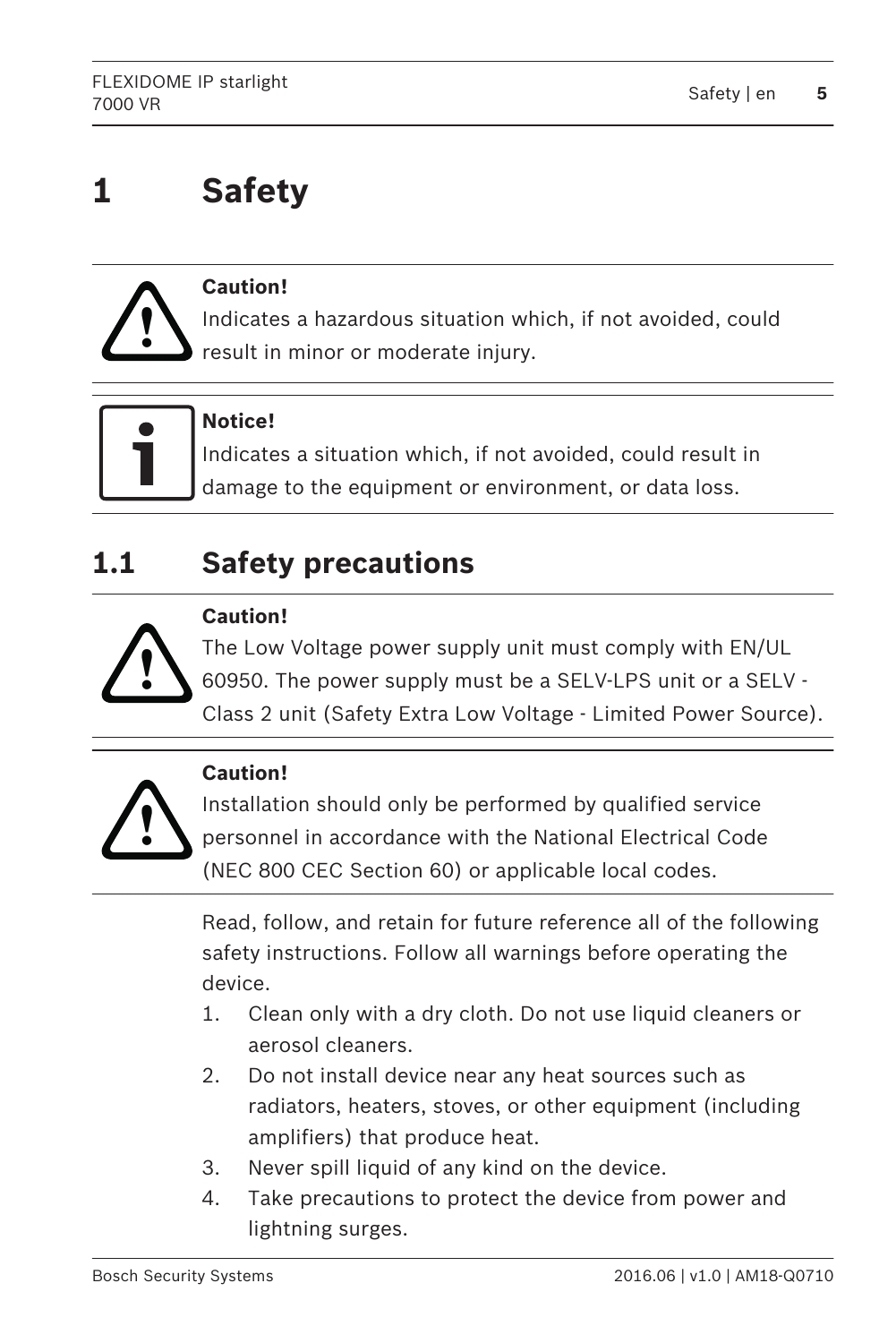- 5. Adjust only those controls specified in the operating instructions.
- 6. Operate the device only from the type of power source indicated on the label.
- 7. Unless qualified, do not attempt to service a damaged device yourself. Refer all servicing to qualified service personnel.
- 8. Install in accordance with the manufacturer's instructions in accordance with applicable local codes.
- 9. Use only attachments/accessories specified by the manufacturer.
- 10. Protect all connection cables from possible damage, particularly at connection points.
- 11. Connect the yellow/green earth wire of the camera to the system earth of the installation to ensure correct safety and EMC/RFI protection.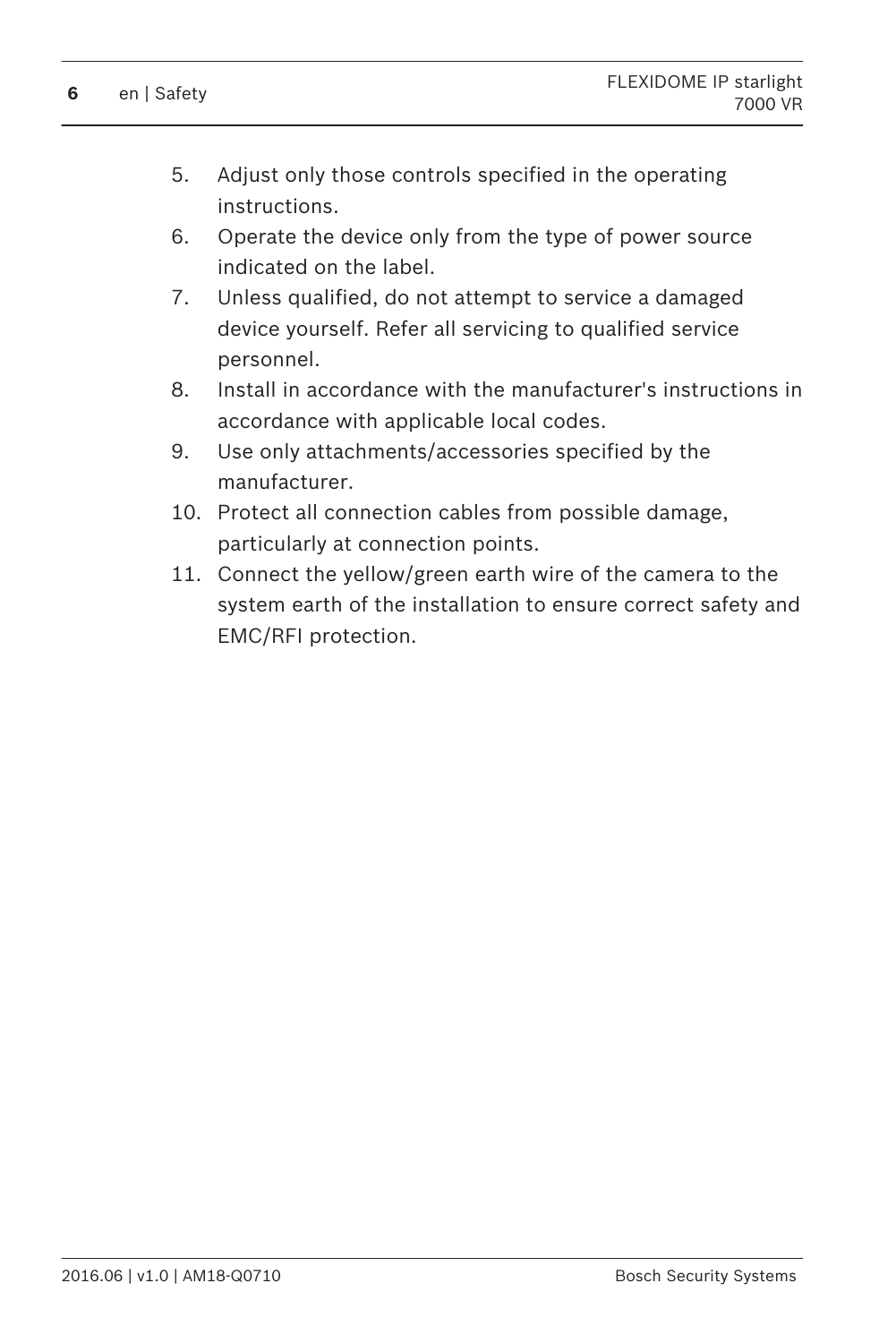<span id="page-6-0"></span>**Short information 2**



http://www.boschsecurity.com/catalog\_overview.htm This manual has been compiled with great care and the information it contains has been thoroughly verified. The text was correct at the time of printing, however, the content can change without notice. Bosch Security Systems accepts no liability for damage resulting directly or indirectly from faults, incompleteness or discrepancies between this manual and the product described.

For more information please contact the nearest Bosch Security Systems location or visit www.boschsecurity.com All hardware and software product names used in this document are likely to be registered trademarks and must be treated accordingly.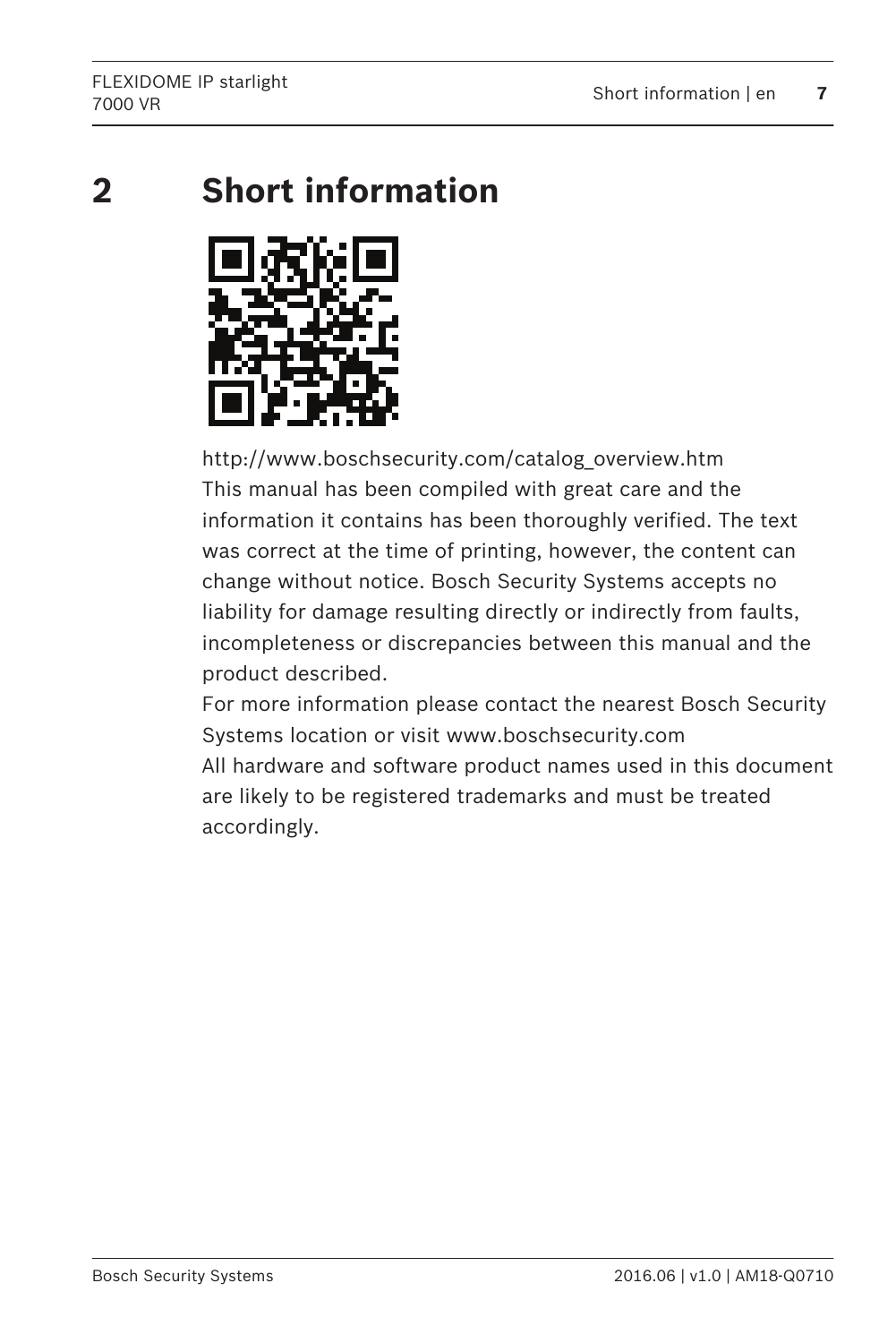### <span id="page-7-0"></span>**System overview 3**

### **Performance 3.1**

This camera provides clear images 24/7 – even at night or under low-light conditions.

The exceptional starlight sensitivity enables this camera to work with a minimum of ambient light. The extended dynamic mode provides detailed images in scenes with challenging lighting. The camera is available in 1080p or 720p resolution versions and provides up to 60 images per second.

The aesthetic vandal-resistant housing makes the camera suitable for indoor or outdoor installation.

### **Using the camera 3.2**

Use a web browser to access the camera features and to view the camera streams live. Use the same browser interface to access and change the camera configuration parameters and recording/storage functions (including local alarm recording, and recording to iSCSI-based systems).

Refer to the software manual for more information on the browser interface.

The web browser is the most direct way of using the camera, however, the Bosch download store provides several other free applications (listed below) for viewing and controlling the camera.

# **Download store**

Download the latest applications and firmware from: <http://downloadstore.boschsecurity.com/>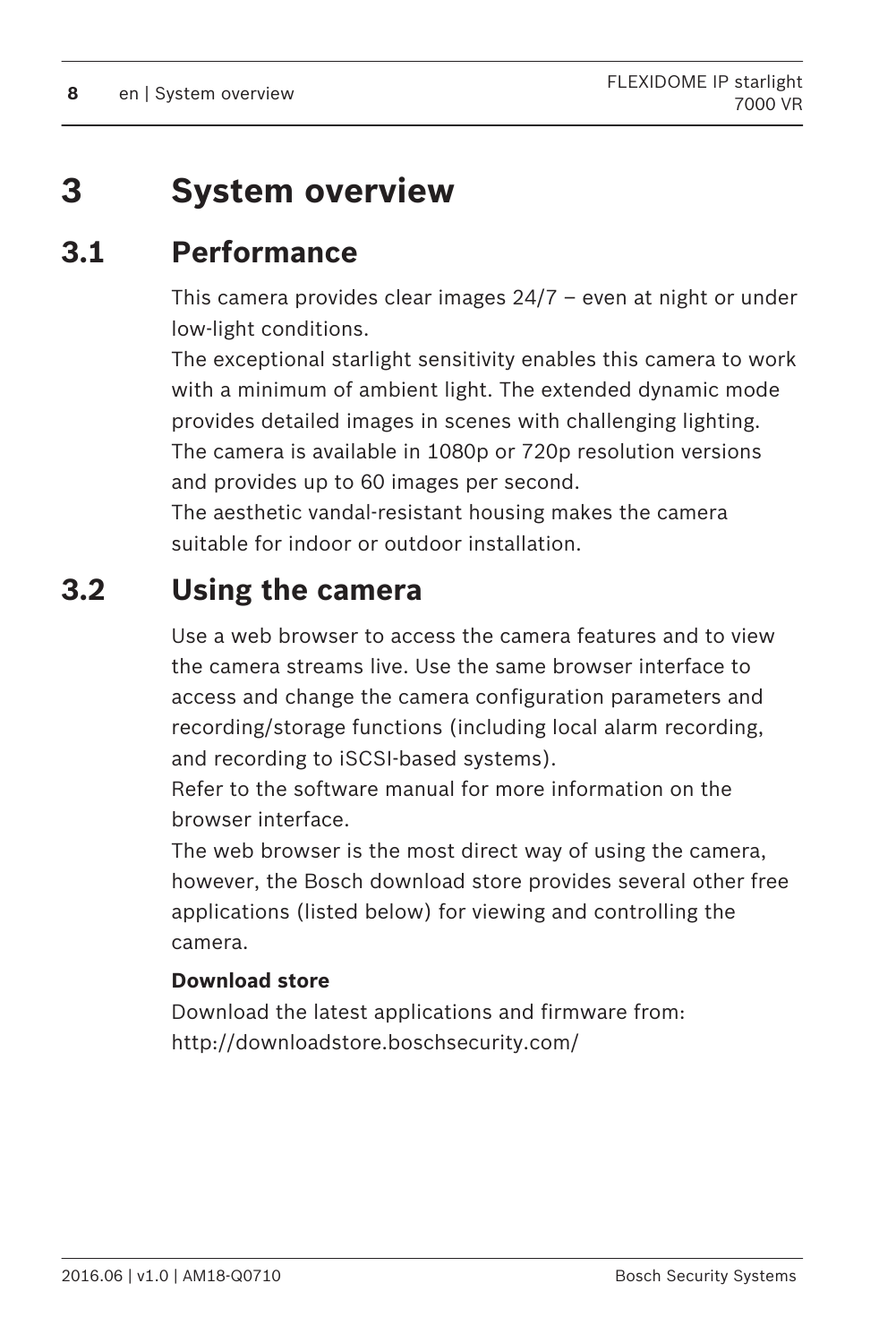

# **Video Security Client**

The Video Security Client is a free, easy-to-use video-surveillance application provided by Bosch for local and remote monitoring of IP cameras and appliances. The software supports up to 16 cameras.

# **Bosch Video Client**

The Bosch Video Client is a free Windows application to view, operate, control, and administer surveillance cameras and installations at remote locations. It offers a user-friendly interface for easy live viewing of multiple cameras, playback, forensic search and export.

# **IP Helper**

The IP Helper tool is a free PC application that makes it easy to detect Bosch cameras and devices on your network.

# **Video security app**

The Bosch video security mobile app has been developed to enable Anywhere access to HD surveillance images allowing you to view live images from any location. The app is designed to give you complete control of all your cameras, from panning and tilting to zoom and focus functions. It's like taking your control room with you.

This app, together with the separately available Bosch transcoder, will allow you to fully utilize our dynamic transcoding features so you can play back images even over lowbandwidth connections.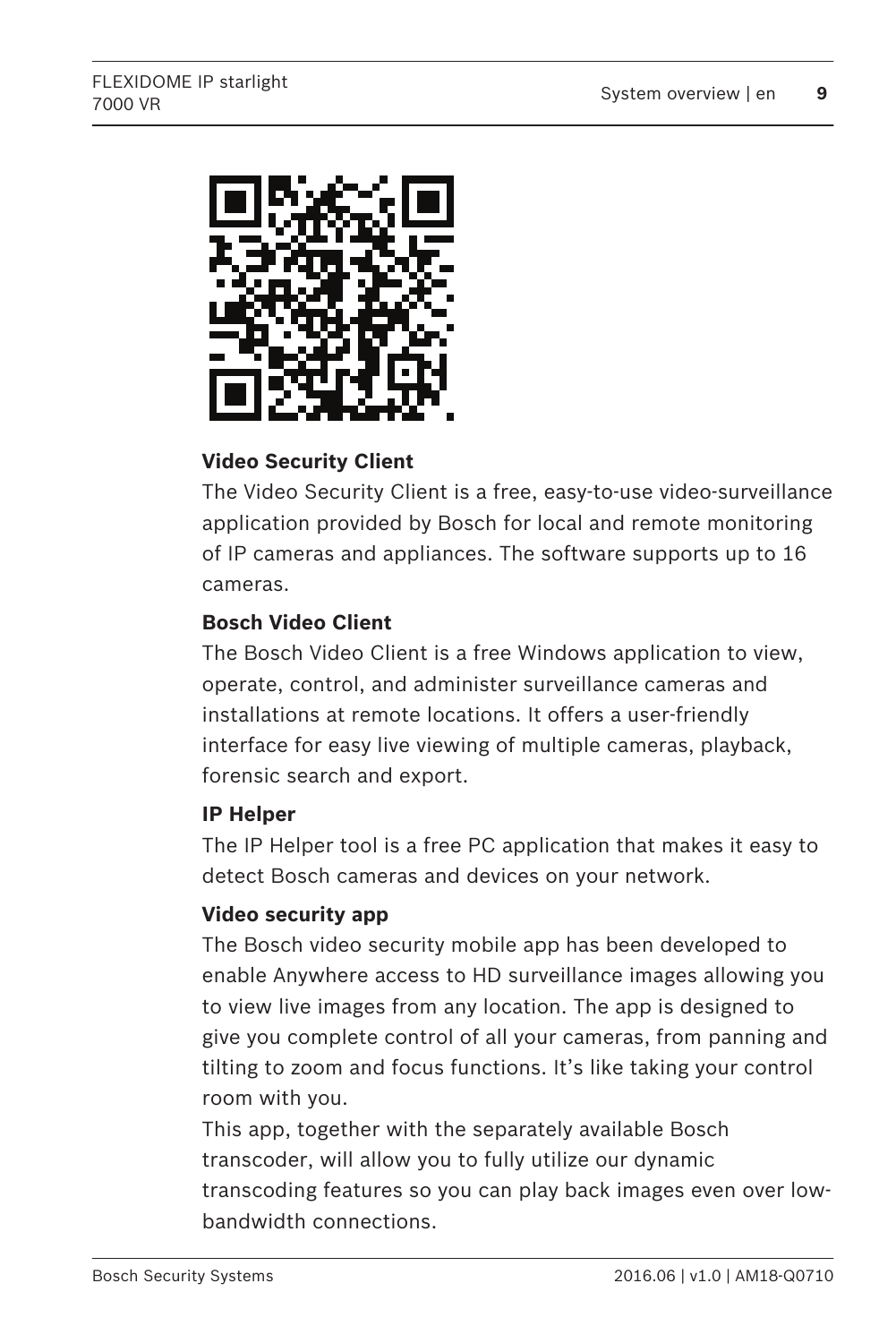### <span id="page-9-0"></span>**Application variants 3.3**

The camera has a choice of application variants that set up the camera for optimum performance in a specific environment. Select the application variant best suited to your installation. The application variant must be selected before any other changes are made, as the camera reboots automatically and resets the factory defaults when the application variant is changed.

This camera has the following application variants:

- Starlight mode (default) to continue viewing in color at very low light levels
- Extended Dynamic mode simultaneously see details in very bright and very dark objects in the same scene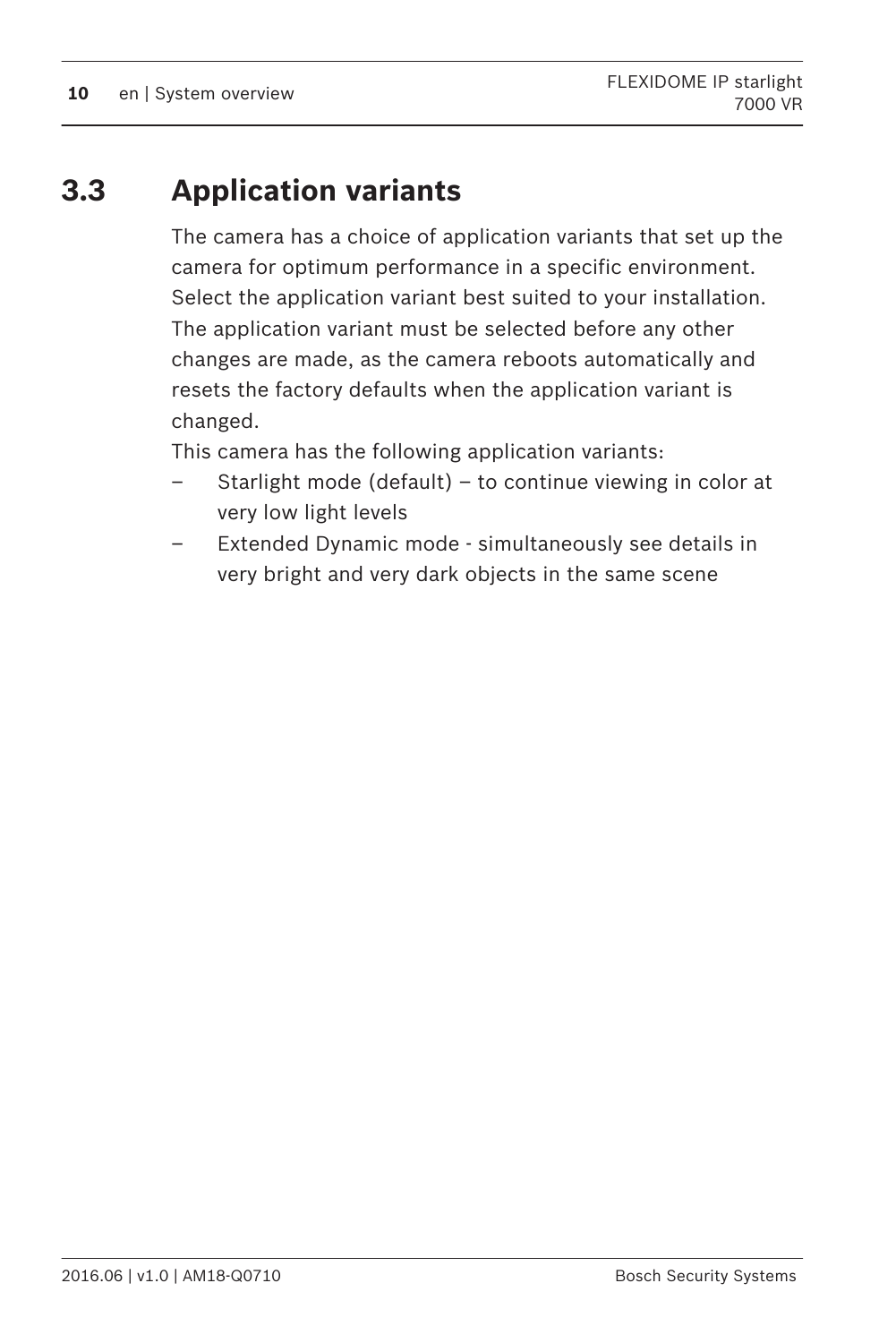### <span id="page-10-0"></span>**Planning information 4**

### **Unpacking 4.1**

This equipment should be unpacked and handled with care. If an item appears to have been damaged in shipment, notify the shipper immediately.

Verify that all parts are included. If any items are missing, notify your Bosch Security Systems Sales or Customer Service Representative.

The original packaging is the safest container in which to transport the unit and can be used if returning the unit for service.

### **Contents 4.2**

The packaging contains:

| Qty | <b>Component</b>                         |
|-----|------------------------------------------|
| 1   | FLEXIDOME IP camera                      |
| 1   | T-25H security torx bit                  |
| 3   | Screws (5 REF pozidrive DIN7505-B 50 mm) |
| 3   | Wall plugs (8 x 40 mm)                   |
| 1   | Installation Guide                       |
| 1   | Identification label sheet               |
| 1   | RJ45 shielded coupler                    |
| 1   | Desiccant sachet                         |

The version of the camera with surface mount box contains:

| Surface mount box with RJ45 connection box |
|--------------------------------------------|
| Screws (M5 x 16 mm)                        |
| Rubber grommet for RJ45 connection box     |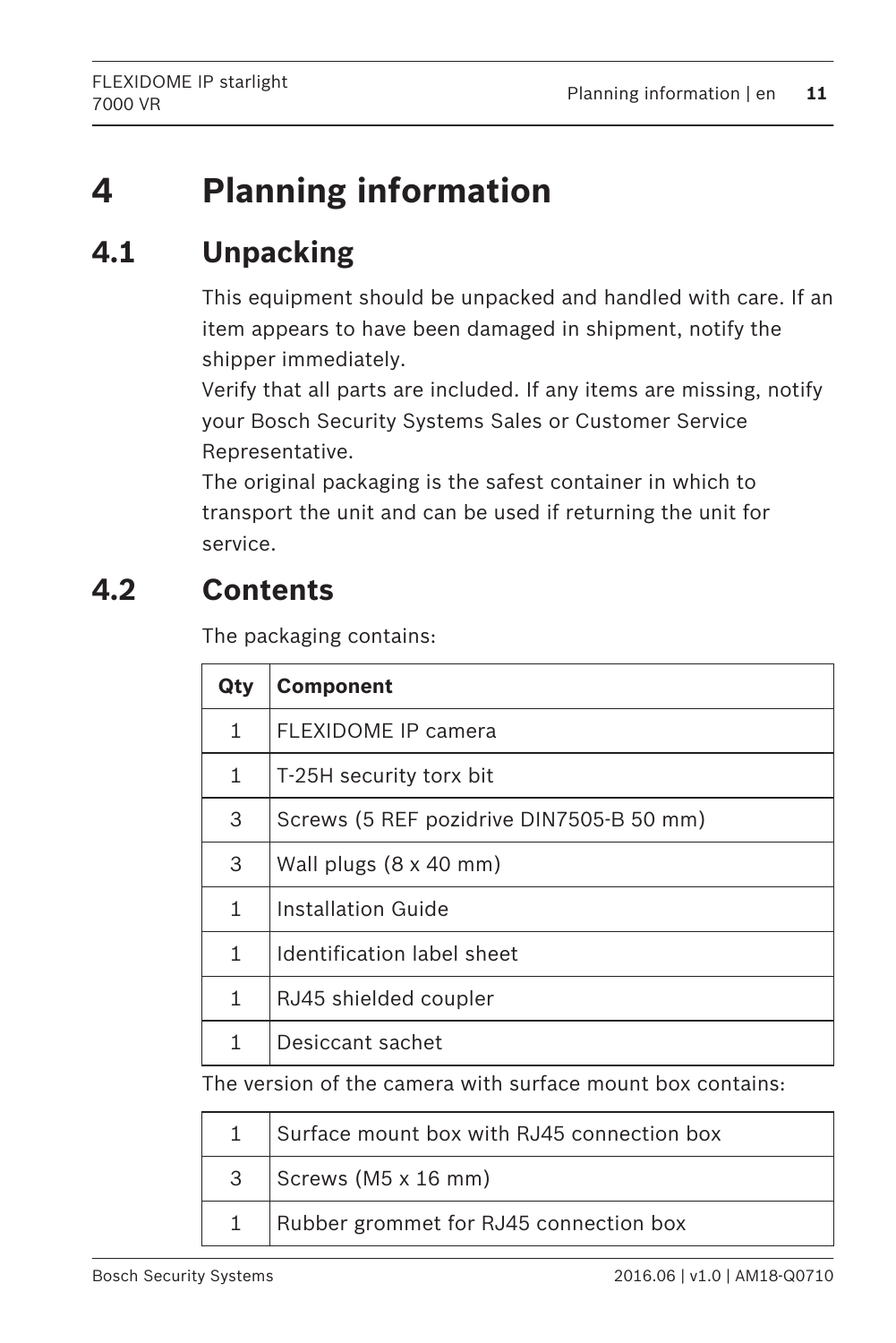### <span id="page-11-0"></span>**Installation 5**

### **Preparation 5.1**

To separate the different parts of the camera:

- 1. Remove the outer dome by unscrewing the 3 attachment bolts.
- 2. Remove the inner dome by gently pulling it from its mount seal.
- 3. Store the domes in a safe place where the outer dome cannot become scratched.
- 4. Remove the camera module from the surface mount box by unscrewing the 3 screws.

To remove the desiccant sachet:

- 1. Slide the sachet out of its storage slot in the camera.
- 2. Dispose of the sachet in an environmentally friendly way.

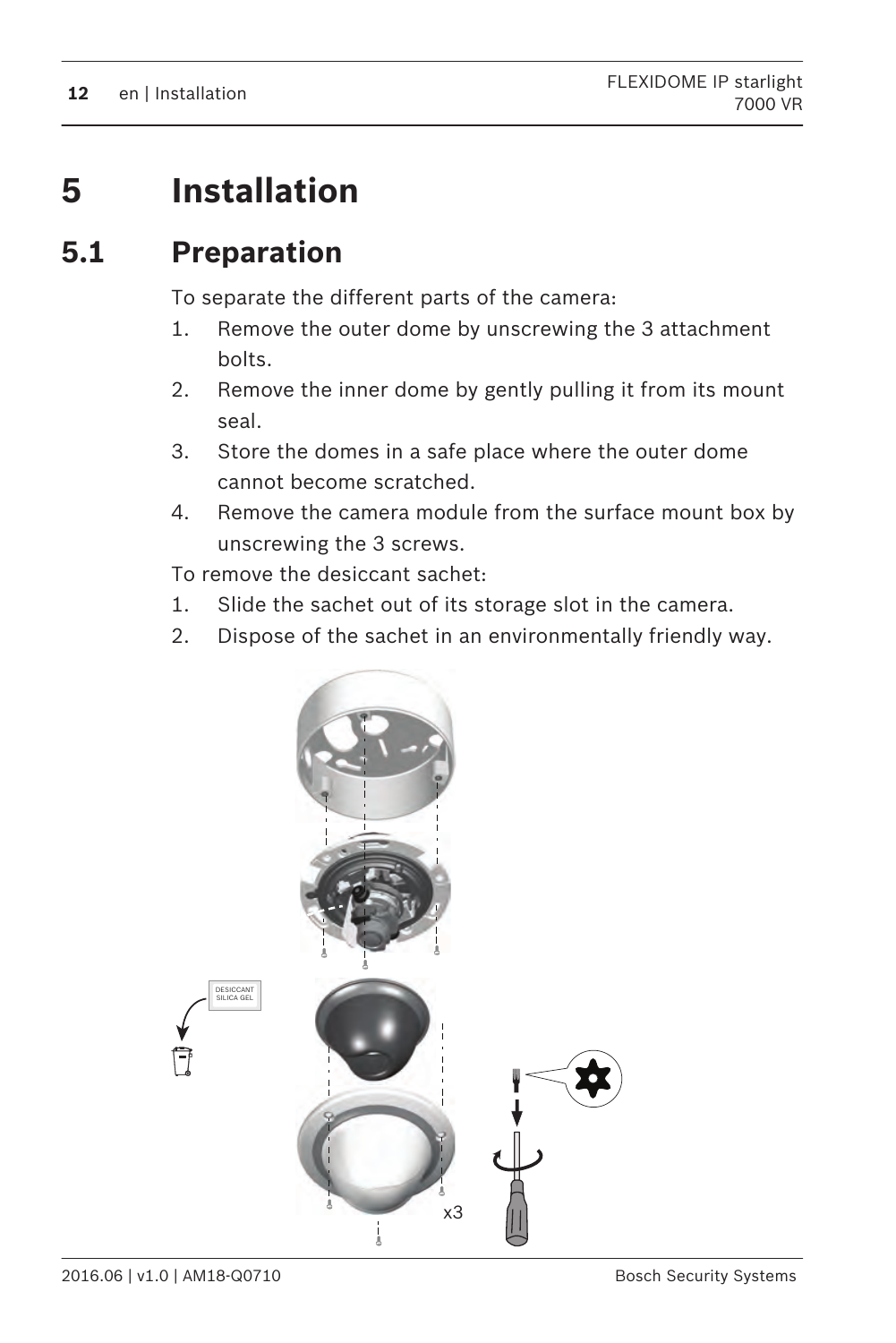### <span id="page-12-0"></span>**Local storage 5.2**

# **Notice!**



Local storage on memory cards should only be used for alarm recording. To minimize the risk of losing information, use multiple, redundant recording systems and a procedure to back up all digital information.

To insert a memory card:

- 1. Slide the memory card into the slot.
- 2. Press it firmly until it latches into place in the slot (when removing the card, press it down firmly again until it unlatches).



### **Wiring 5.3**

# **Caution!**



The unit has connection terminals on flying leads. In wet or outdoor installations, use a field wiring box with NEMA Type 4X or IP66 protection level or better. After connections are made, ensure the watertight compartment is tightly closed and cables and conduits are properly sealed to prevent water ingress.



# **Notice!**

Use proper surge suppression on network/video/power/audio/ data/alarm cables that are routed outdoors, or close to large inductive loads or electrical mains supply cables.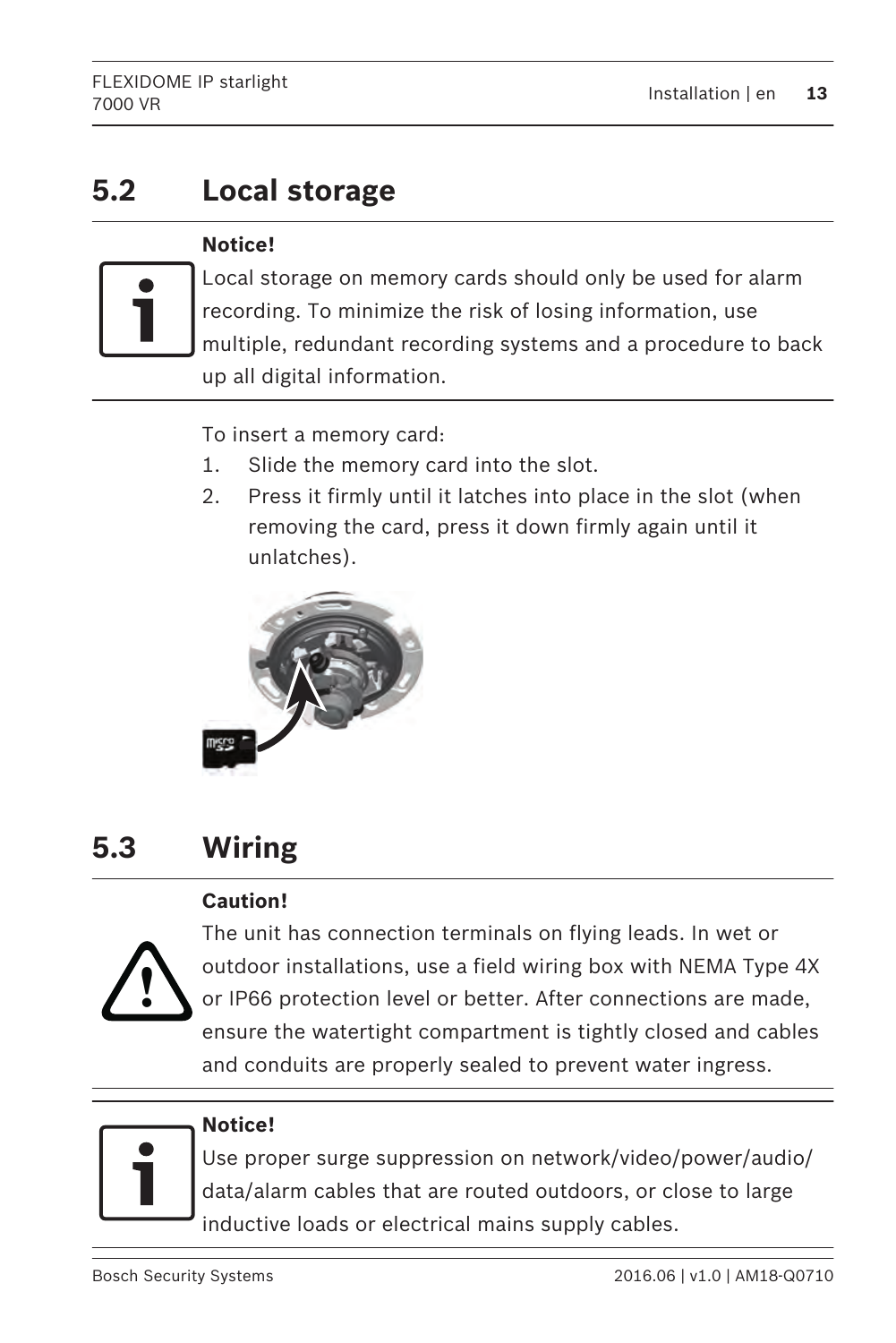#### <span id="page-13-0"></span>**Cable tree 5.3.1**

Use the following table to identify the wires in the cable tree:

| Wire color              | <b>AWC</b> | <b>Signal</b>     |
|-------------------------|------------|-------------------|
| Red                     | 26         | $+12$ VDC         |
| <b>Brown</b>            | 26         | $-12$ VDC         |
| Yellow /<br>Green       | 24         | Earth             |
| Black /<br>Brown        | 28         | Alarm Out A       |
| White /<br>Orange       | 28         | Alarm Out B       |
| White /<br>Violet       | 28         | Ground (Alarm In) |
| Orange $/$<br>Violet    | 28         | Alarm In 1        |
| Violet                  | 28         | Alarm In 2        |
| White                   | 28         | Audio In          |
| (Shield)                | 28         | Ground (Audio)    |
| <b>Black</b>            | 28         | Audio Out         |
| <b>BNC</b><br>connector |            | CVBS analog       |

#### **Earthing 5.3.2**



# **Caution!**

This device must be connected to earth (ground).

Safety (power) ground is indicated by the  $\bigoplus$  symbol.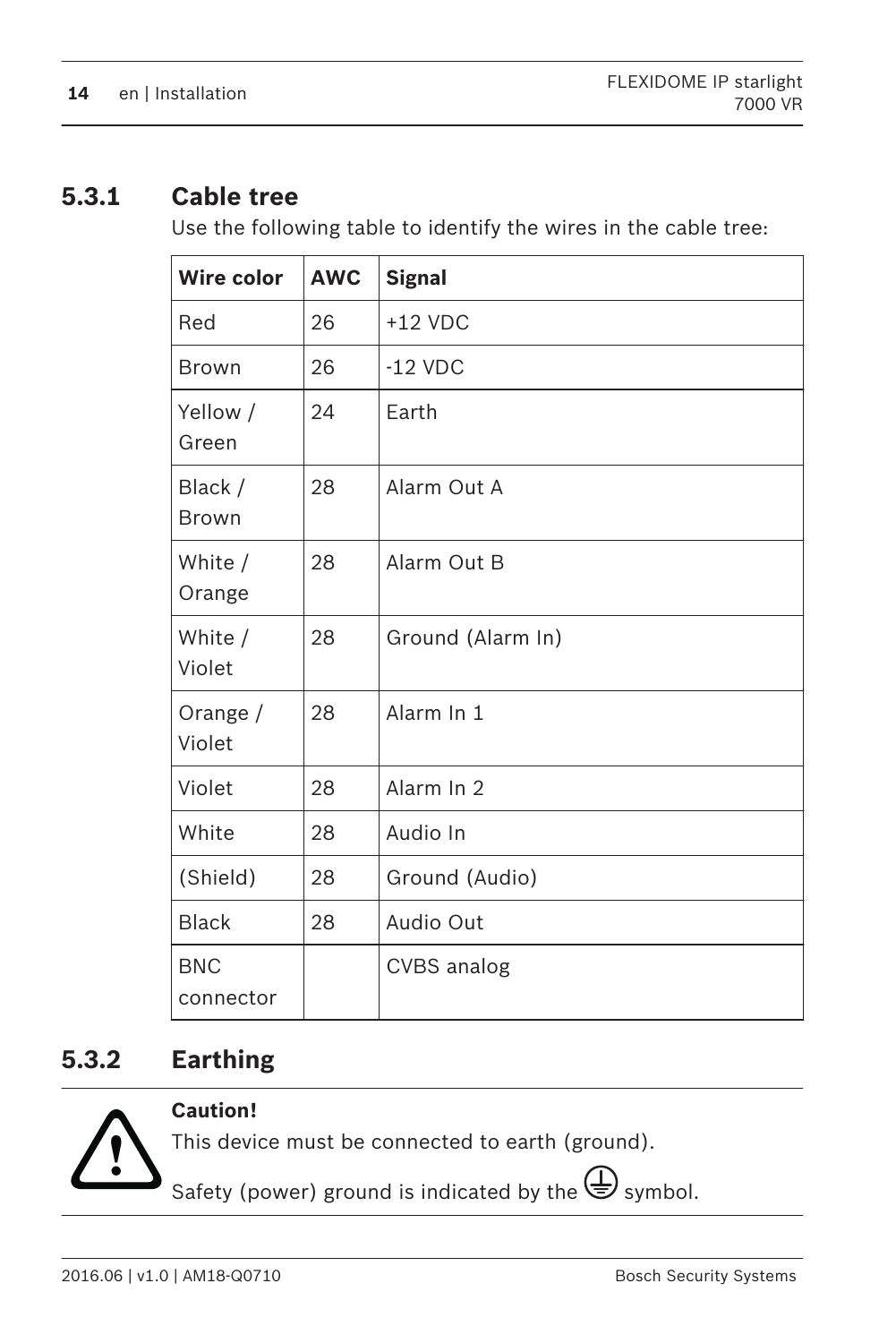<span id="page-14-0"></span>Connect the yellow/green wire of the camera to the system earth of the installation to ensure correct safety and EMC/RFI protection.

#### **Network (and PoE power) 5.3.3**

Connect the camera to a 10/100 Base-T network:

- Use STP Category 5e cable with RJ45 connectors (the camera network socket is Auto MDIX compliant).
- Power is supplied to the camera via the Ethernet cable compliant with the Power-over-Ethernet standard.



# **Notice!**

Use only PoE approved devices.

Power-over-Ethernet can be connected at the same time as a 12 VDC power supply. If auxiliary power (12 VDC) and PoE is applied simultaneously, the camera selects PoE and shuts off the auxiliary input.

#### **Auxiliary power 5.3.4**

Connect a SELV-LPS or a SELV Class 2 power supply with a rated supply voltage of 12 VDC as follows:

- Cut back 7 mm (0.28 in) of insulation.
- Connect the power wires (red+ , brown-) to the external power supply.



# **Caution!**

Use **only** a +12 VDC power supply as an auxiliary power source.

The auxiliary power supply unit must be isolated from earth.

#### **Alarm 5.3.5**

Use the stranded and solid wires with maximum diameter AWG 22-28; only cut back 5 mm (0.2 in) of insulation.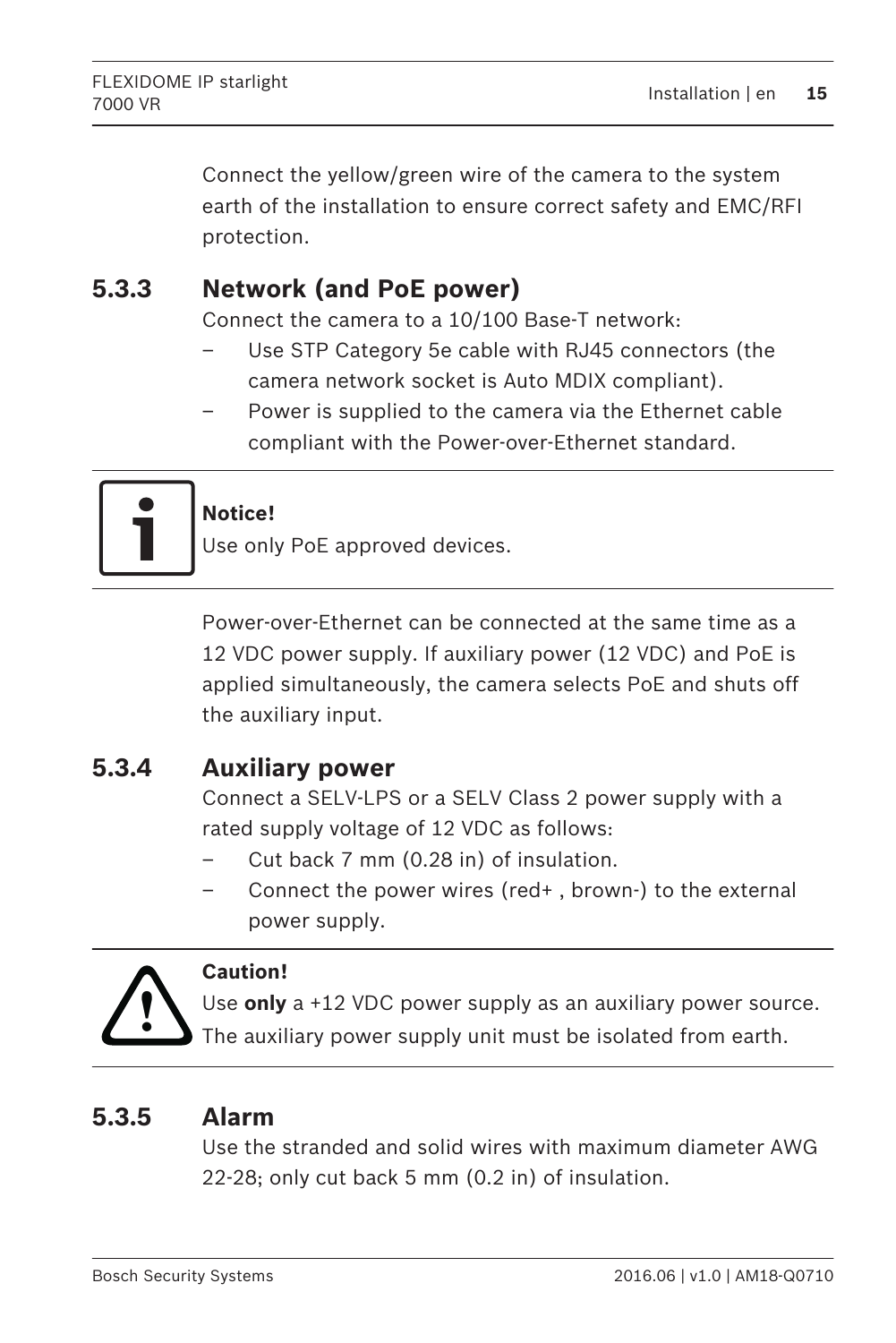# <span id="page-15-0"></span>**Alarm out:**

Use the alarm output for switching external devices such as lamps or sirens.

The alarm output switching capability has max. voltage 30 VAC or +40 VDC; max. 0.5 A continuous, 10 VA.

# **Alarm in:**

Use the alarm input to connect external alarm devices such as door contacts or sensors:

- TTL logic, +5 V nominal, +40 VDC max, DC coupled with 50 kOhm pull-up to +3.3 V.
- Configurable as active low or active high.

Use a zero potential make-contact or switch as the actuator (with a bounce-free contact system).

#### **Audio 5.3.6**

Connect audio devices to the audio input and audio output connectors.

The unit has full-duplex mono audio for two-way communication between a speaker or door intercom system. The audio input signal is transmitted in sync. with the video signal.

# **Audio input:**

Line input level (not suitable for direct microphone signal); impedance 18 kOhm typical; 1 Vrms maximum input voltage.

# **Audio output:**

Line output level (not suitable for direct speaker connection); impedance 1.5 kOhm minimum; 0.85 Vrms maximum output voltage.

Use shielded audio connection cable with advised maximum cable lengths for audio line input and output levels.

#### **Video 5.3.7**

Use the composite video connector (CVBS) on the camera to connect an analog monitor for setting up the camera or as a permanent analog output for viewing or recording: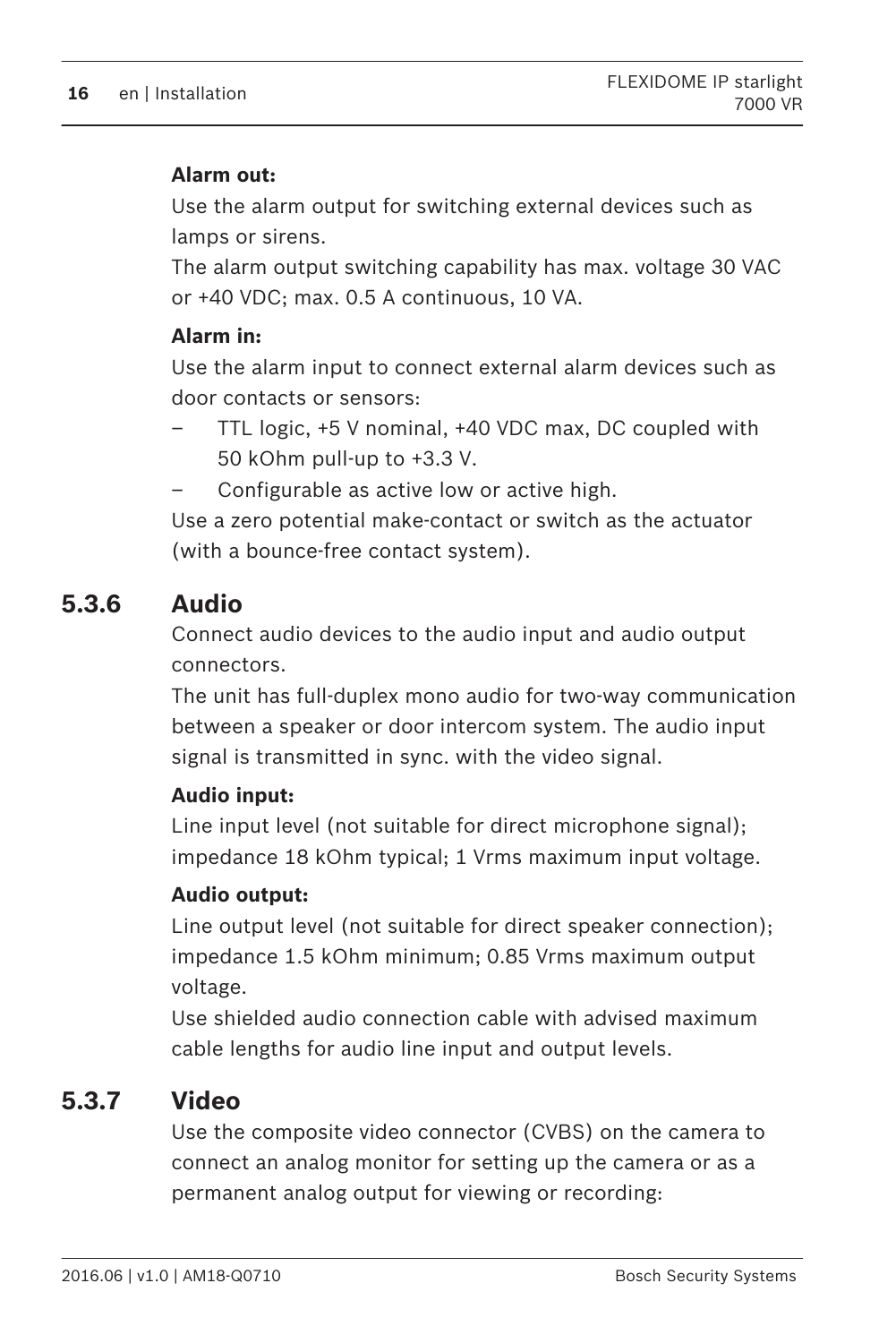- <span id="page-16-0"></span>– To connect a monitor for set-up, use the optional 3 m cable (NBN-MCSMB-30M) to connect directly to the CVBS connector of a monitor.
- For a permanent analog output, use the optional 0.3 m cable (NBN-MCSMB-03M) to connect to a high quality coax cable.

### **Mounting the camera module 5.4**

#### **Mounting flush to ceiling 5.4.1**

To mount the camera flush to the ceiling:

- 1. Mark out the recess hole and the three mounting holes. The mounting holes are equally spaced around a diameter of 133 mm (5.25 in).
- 2. Cut out the inner recess hole: Ø105 mm (4.13 in).
- 3. Use a 8 mm (0.31 in) bit to drill the three mounting holes
- 4. Insert the supplied mounting plugs (8 x 40) into the mounting holes.
- 5. Use the supplied screws (DIN7505-B 50mm) to securely mount the camera to the ceiling surface; if the ceiling is too thin, use appropriate ceiling bolts (not supplied).

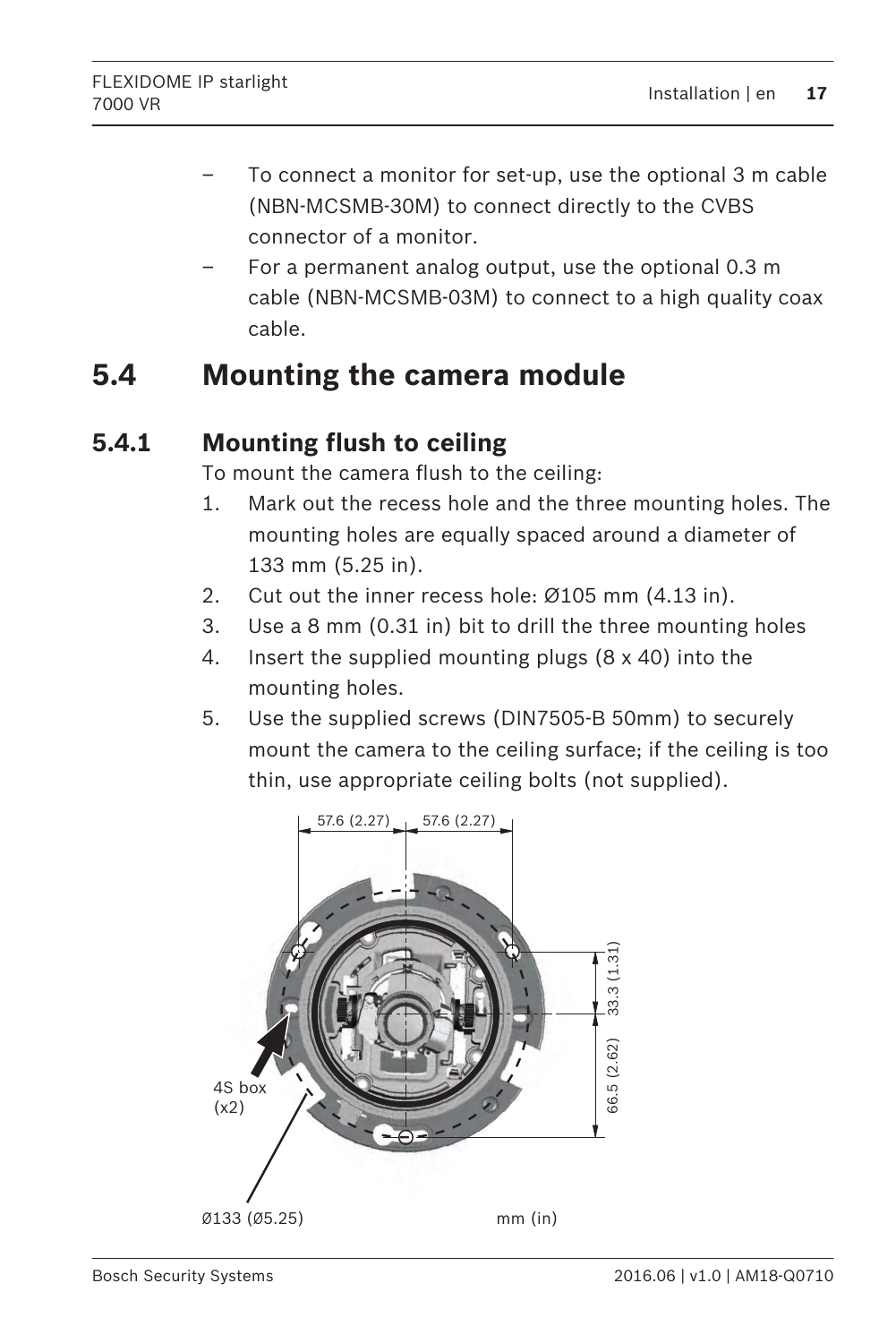<span id="page-17-0"></span>

# **Note:**

If using a recessed 4s mounting box, attach the camera to the box using two screws and washers (M4 x 14).

#### **Mounting to ceiling with SMB-IP 5.4.2**

To mount the camera using a Surface Mount Box and cable conduit:

- 1. Use the SMB to mark out the cable hole in the ceiling and to mark the three mounting holes. The mounting holes are equally spaced around a diameter of 133 mm (5.25 in).
- 2. Cut out the cable hole in the ceiling, and use a 8 mm (0.31 in) bit to drill the three mounting holes.
- 3. Insert the supplied mounting plugs (8 x 40) into the mounting holes.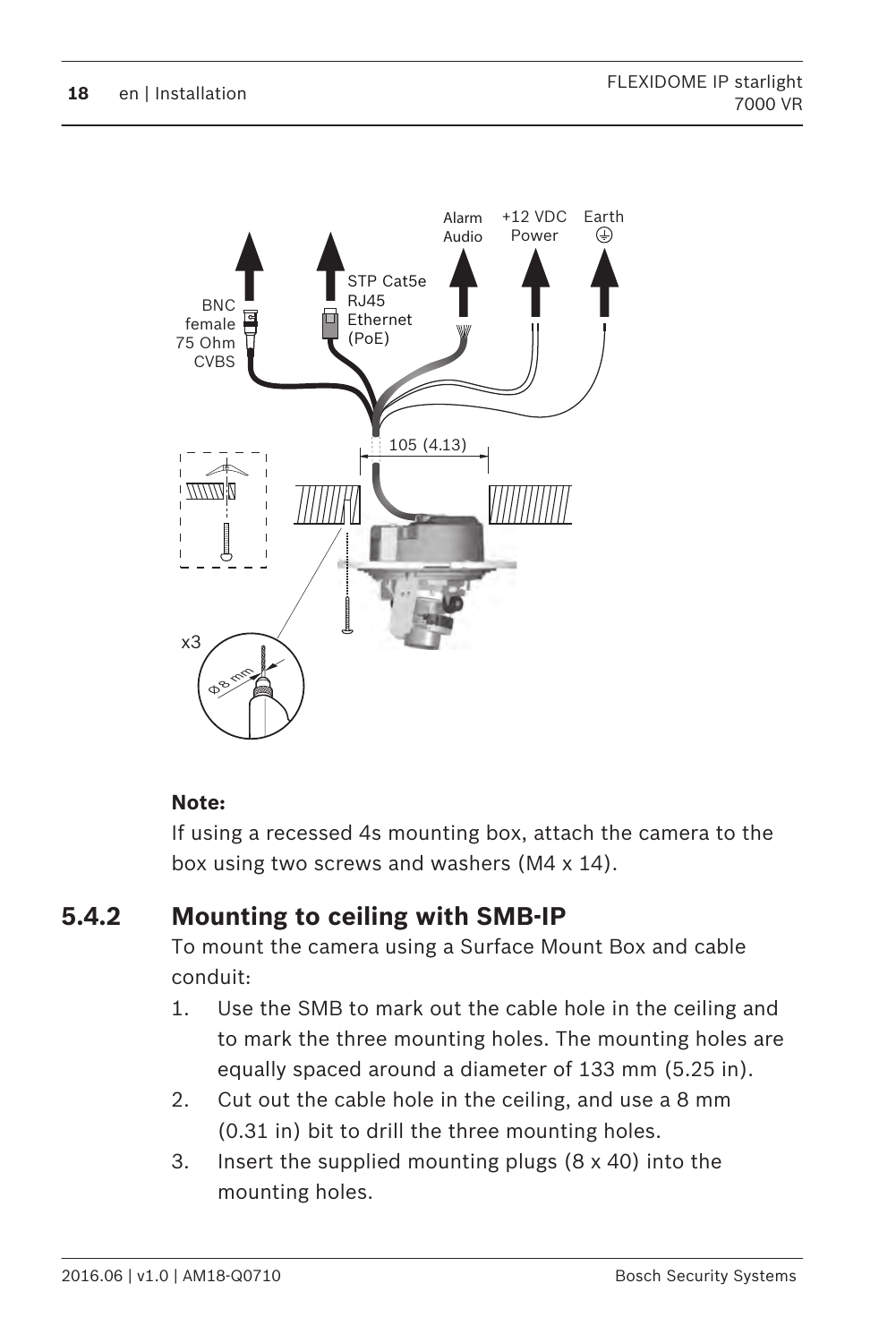- 4. Use the supplied screws (pozidrive DIN7505-B 50mm) to securely attach the SMB to the surface.
- 5. Feed the Ethernet RJ45 cable from source through the ceiling into the SMB
- 6. Remove the cover from the SMB cable conduit and slide out the rubber seals at either end.
- 7. Thread the Ethernet cables from the camera and source through the seals (they can be pulled open to fit the cables). If required, use the larger bore seal (supplied in parts package) to fit thicker cables.
- 8. Slot the seals (with cables) into either end of the conduit.
- 9. Connect the Ethernet cables inside the conduit using the supplied RJ45 shielded connector.
- 10. Close the cover on the conduit and position the conduit inside the SMB.
- 11. Feed the other camera cabling through the cable hole in the SMB.
- 12. If IP66 water ingress protection is required, connect the camera cabling to the source cabling inside an IP66 approved box.
- 13. Mount the camera to the SMB using the 3 supplied screws (M5x16mm torx).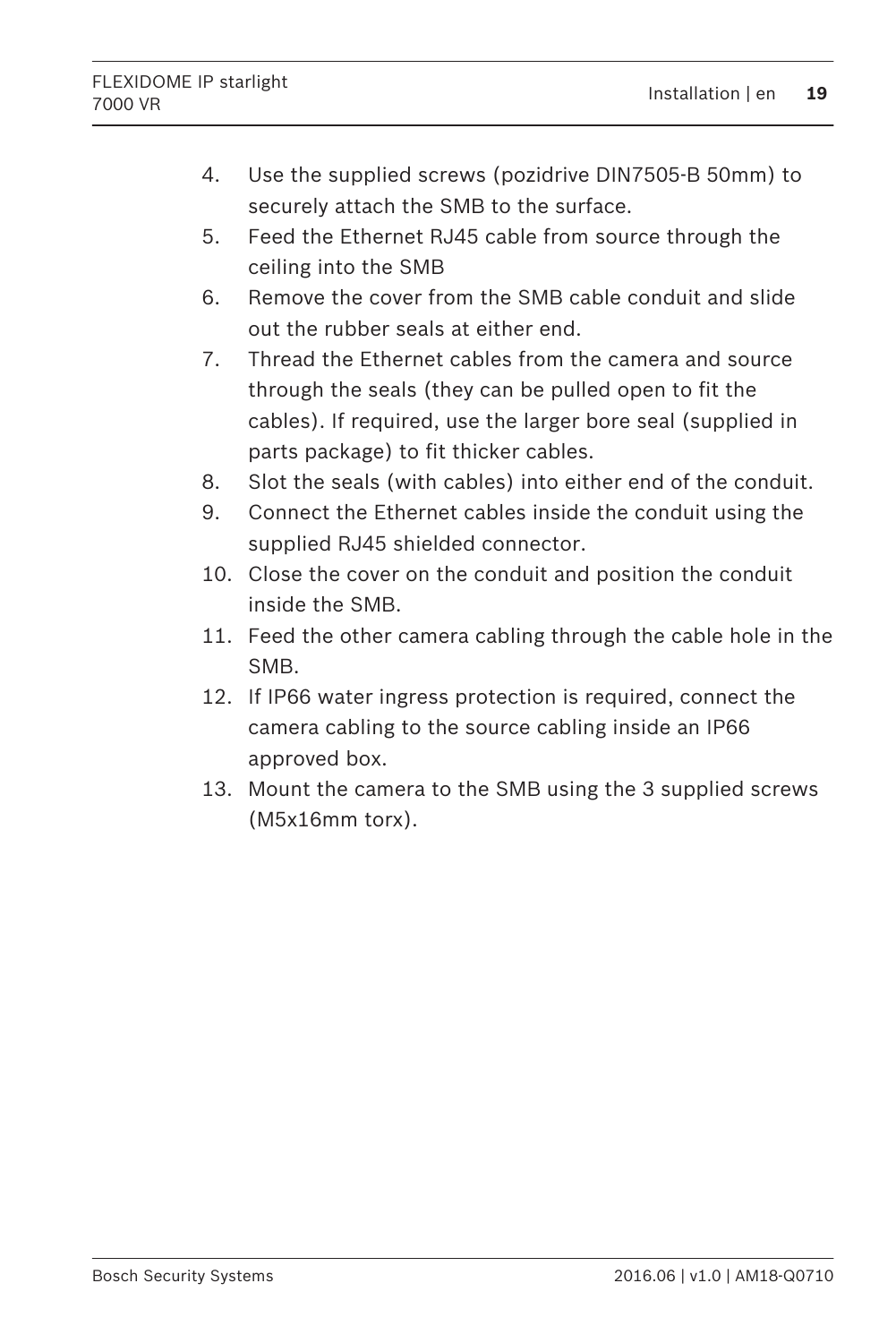<span id="page-19-0"></span>

### **Camera positioning and field-of-view 5.5**

The camera module position can be adjusted along three axes and several zoom positions can be selected.

To help position the camera and set the field-of-view:

- 1. Connect a monitor to the 2.5 mm jack using the optional monitor cable (S1460) which provides a CVBS signal (for installation purposes only).
- 2. Apply power to the camera.
- 3. After power-up, wait a little (about 20 seconds).
- 4. Press the Menu button. This stops the IP video stream and enables the service video analog output.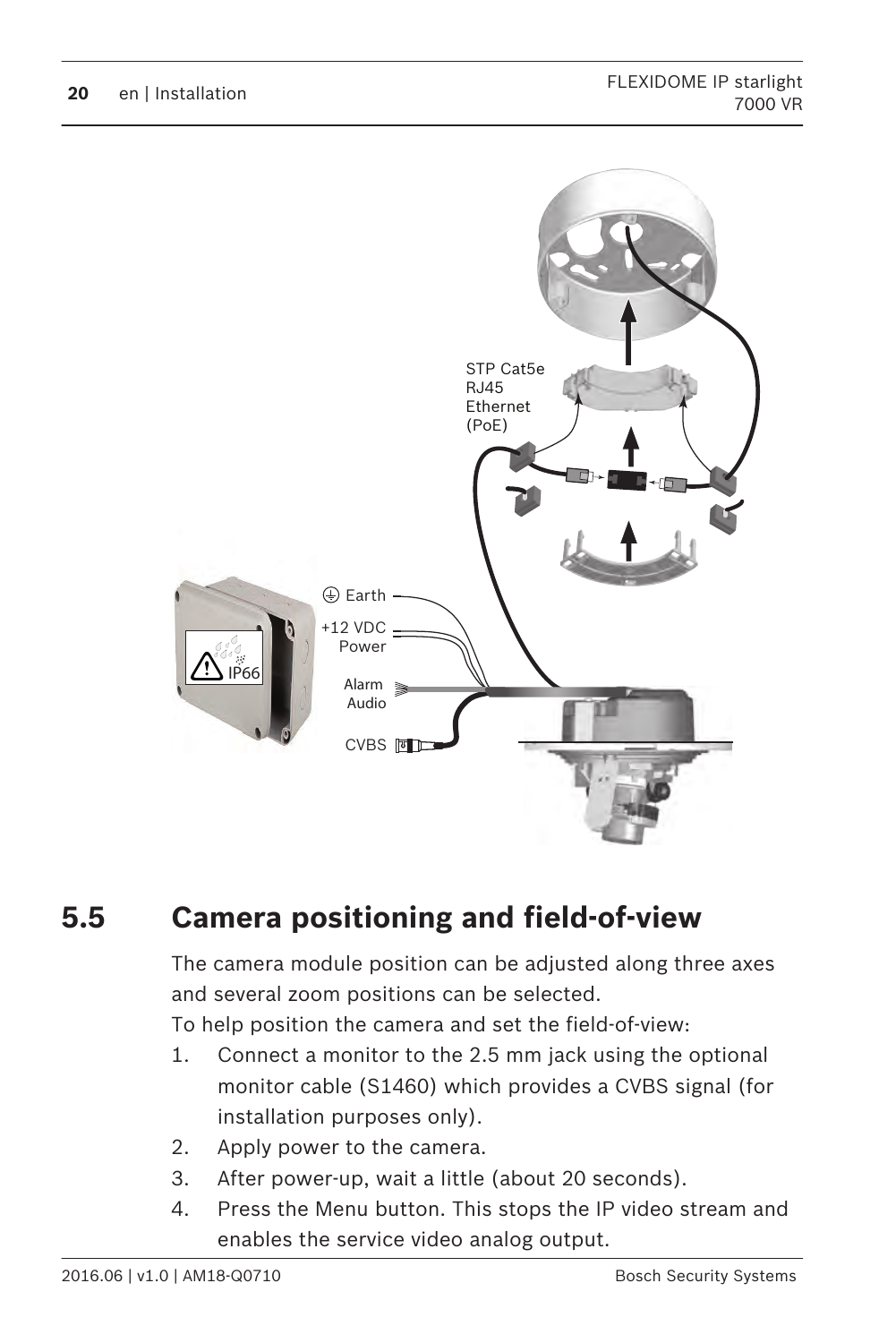<span id="page-20-0"></span>



# **Notice!**

Do not expose the image sensors to direct sunlight.

#### **Pan 5.5.1**

For horizontal adjustment (pan):

- 1. Rotate the camera module (1) in the base. Do not rotate more than 180° in either direction.
- 2. Tighten the locking screw (2) with the supplied screwdriver bit.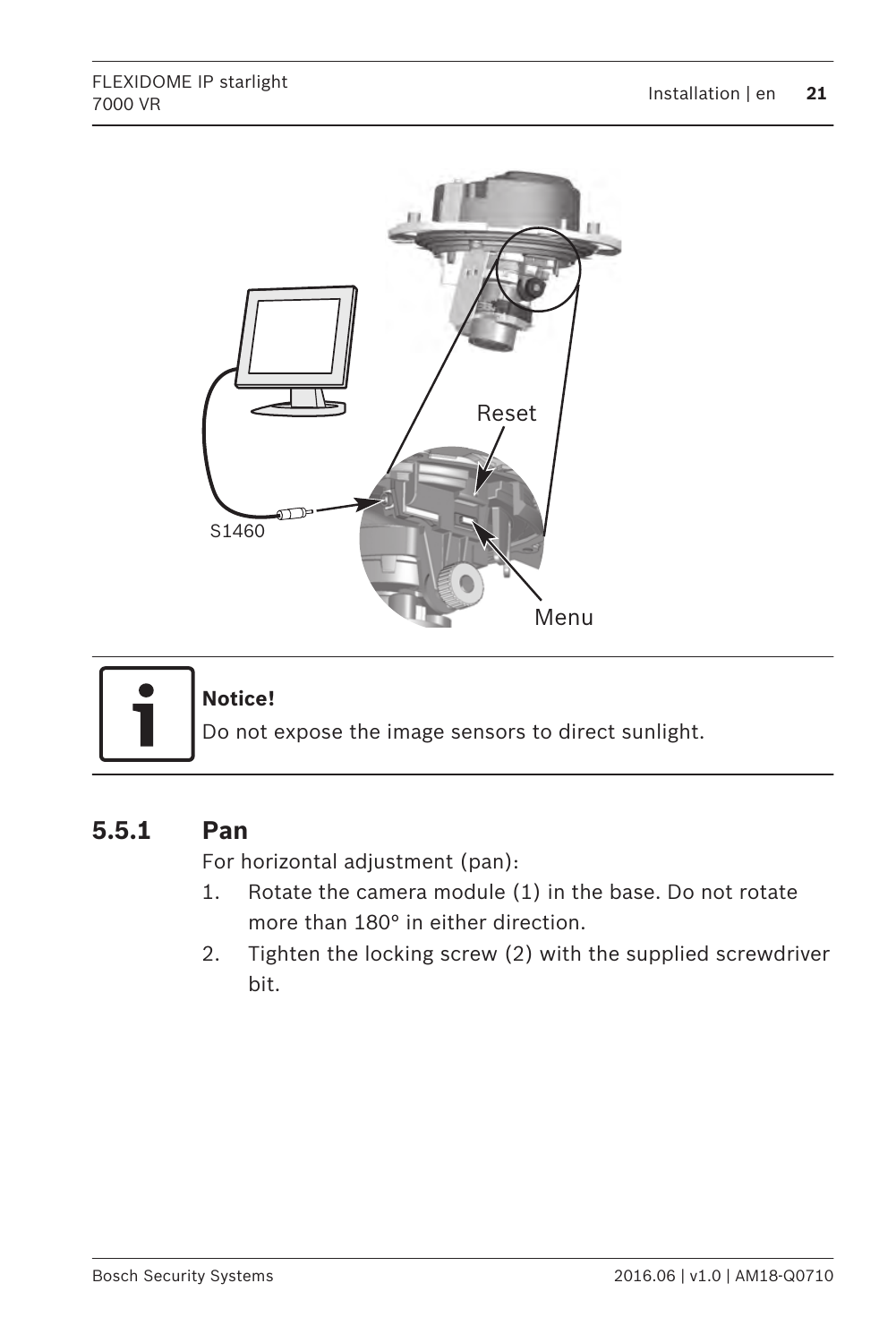<span id="page-21-0"></span>

#### **Tilt 5.5.2**

For vertical adjustment (tilt):

- 1. Loosen the two thumbwheels (1).
- 2. Swing the camera module between the wings. Do not rotate more than 90°.
- 3. Tighten the two thumbwheels (1).



#### **Twist 5.5.3**

To obtain a horizontal horizon (for tilted ceilings or sidewall mounting), twist the camera module to align the picture shown on the monitor.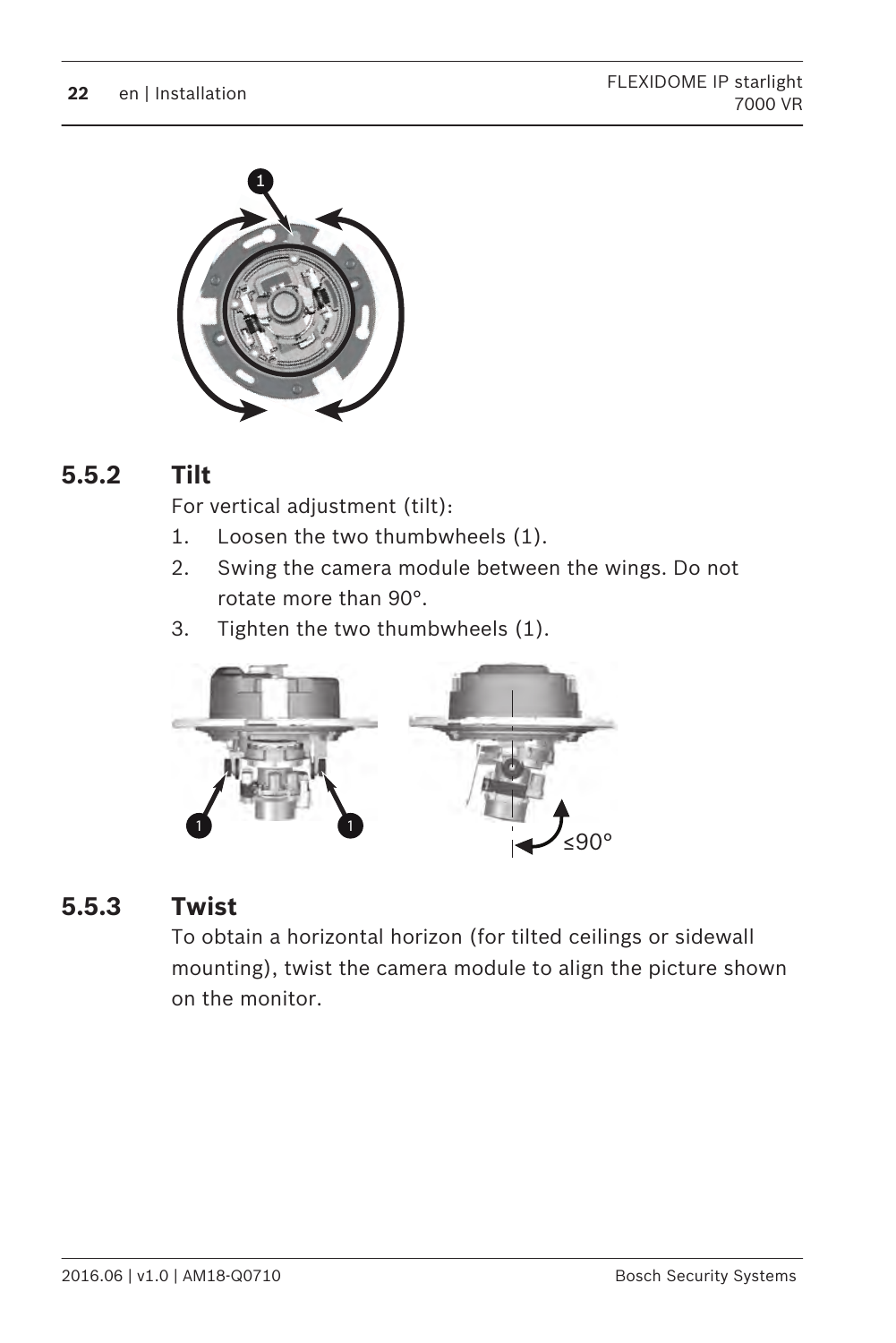<span id="page-22-0"></span>

### **Local set-up 5.6**

The **Menu** button on the control panel is used to access the camera install wizard. When there is a choice in the wizard, the options are selected by either a short press (less than 2 s) or a long press (more than 2 s) of the **Menu** button.

Use the install wizard for the following functions:

- Choose application variant
- Change image orientation
- Activate automatic back focus
- Choose analog output

## **Note:**

The zoom and focus are adjusted again later (with the dome bubble in place) via the web browser. This optimizes picture sharpness in both bright and low-level lighting.

#### **Using the install wizard 5.6.1**

To perform the set-up:

- 1. Power-up the camera and wait briefly until all LEDs show green.
- 2. Open the camera install wizard by pressing the **Menu** button.
- 3. To change the variant, briefly press **Menu** a number of times until the desired variant is shown (remember that changing the variant will reboot the system and may eventually need a reset to return to factory defaults).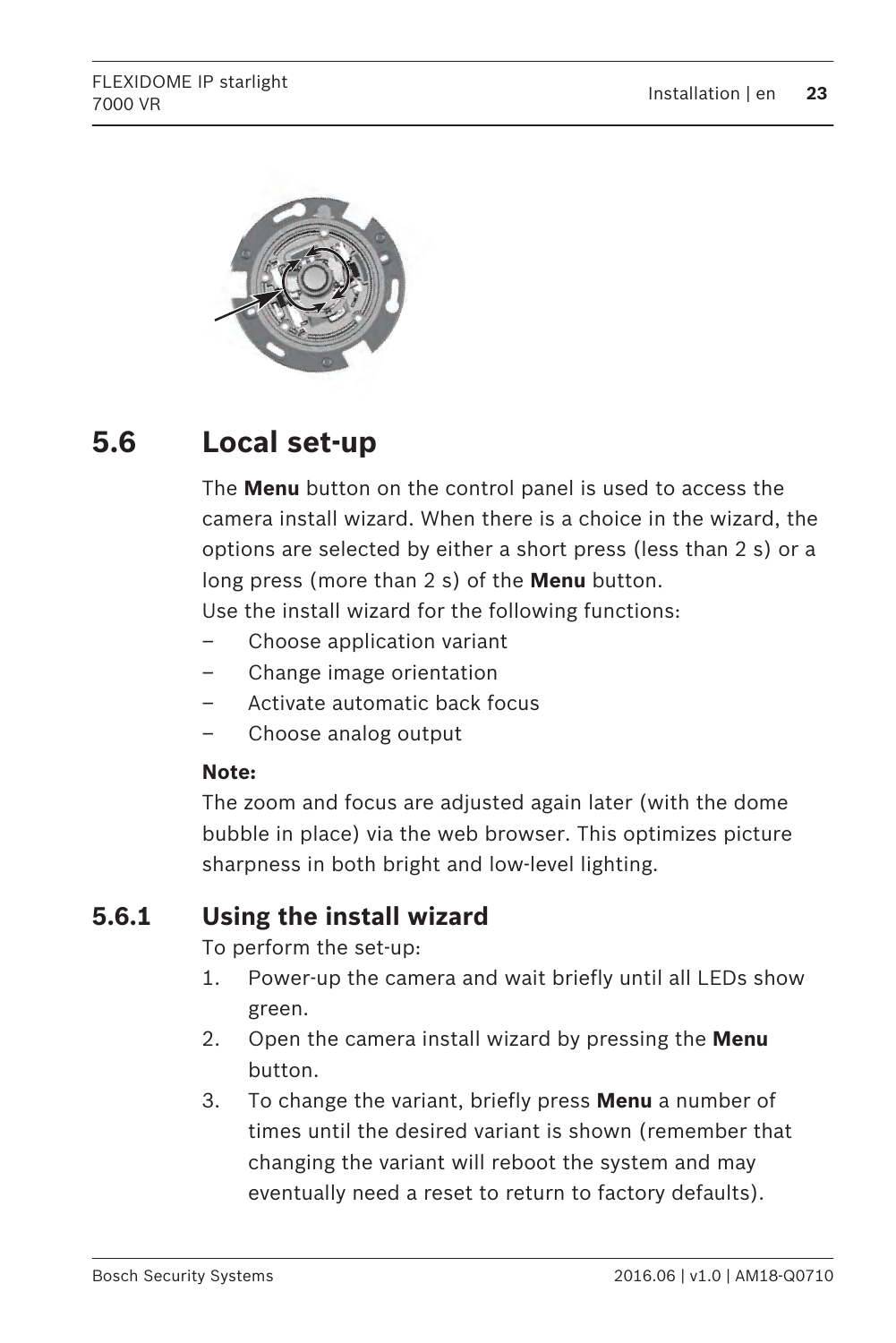- <span id="page-23-0"></span>4. To confirm the selected variant, press **Menu** for a longer time.
- 5. To rotate the image 180°, press and hold **Menu** until the image flips.
- 6. Briefly press the **Menu** button to set the start position for the automatic motorized focus adjustment.
	- You will hear the motorized automatic back focus process running.
	- The progress is shown on the monitor.
- 7. Briefly press the **Menu** button again and again to scroll through the preset zoom positions.
	- The selection loops back to the beginning when you reach the last one.
- 8. When you reach the desired zoom position, use a long press of the **Menu** button to set the zoom position and to re-focus.
- 9. If the camera is not in focus, press **Menu** for a longer time to re-run the auto focus.
- 10. If the camera is correctly focused, briefly press the **Menu** button to access the video analog output format screen.
- 11. Briefly press **Menu** to change the video analog output format as required.
- 12. When the correct format is shown, press **Menu** for a longer period to exit the wizard.

#### **Reset 5.6.2**

Use the factory reset button to restore the unit to its original settings. Any changes to the settings are overwritten by the factory defaults. A reset may be necessary, for example, if the unit has invalid settings that prevent it from functioning as desired.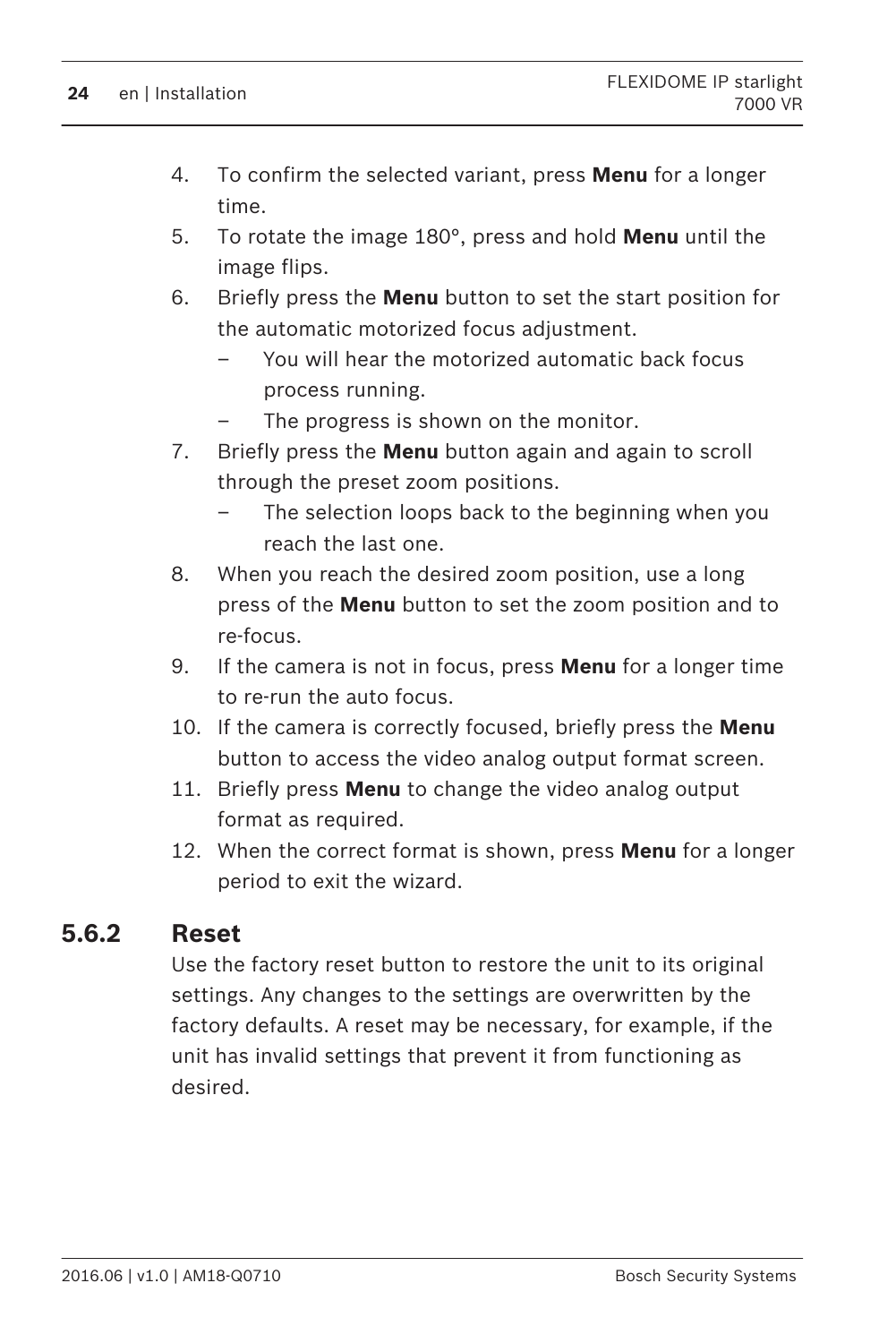<span id="page-24-0"></span>

### **Mount inner and outer dome 5.7**

When the camera position is set and all adjustments have been made, disconnect the service cable from the video jack.

To attach the inner and outer dome:

- 1. Place the desiccant sachet inside the inner dome to prevent damp.
- 2. Align the inner dome fin with the slot in the camera frame, and gently click the inner dome into place in its mount seal
- 3. Check that the lens can move freely in the dome opening.
- 4. Mount the outer dome by screwing in the 3 attachment bolts.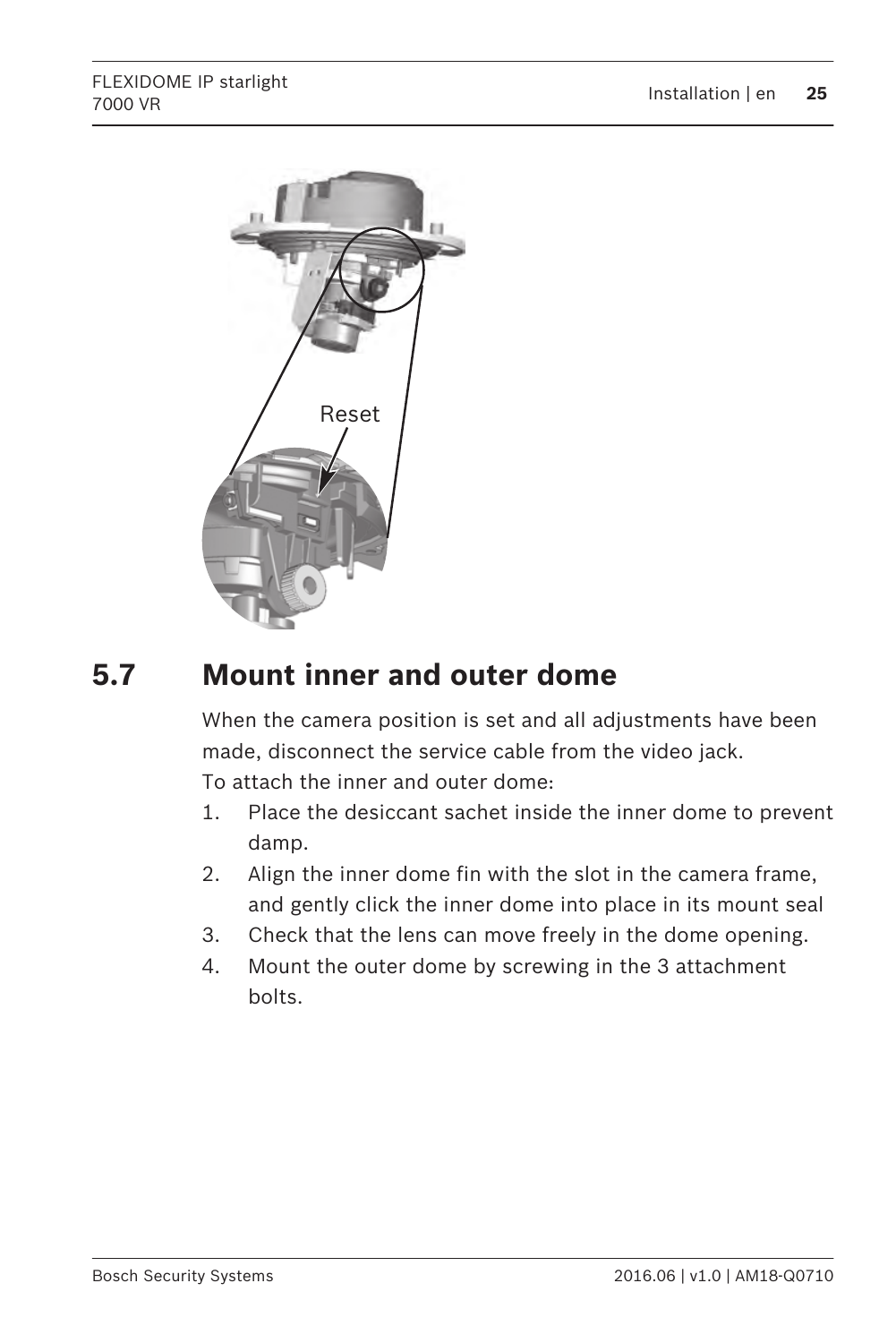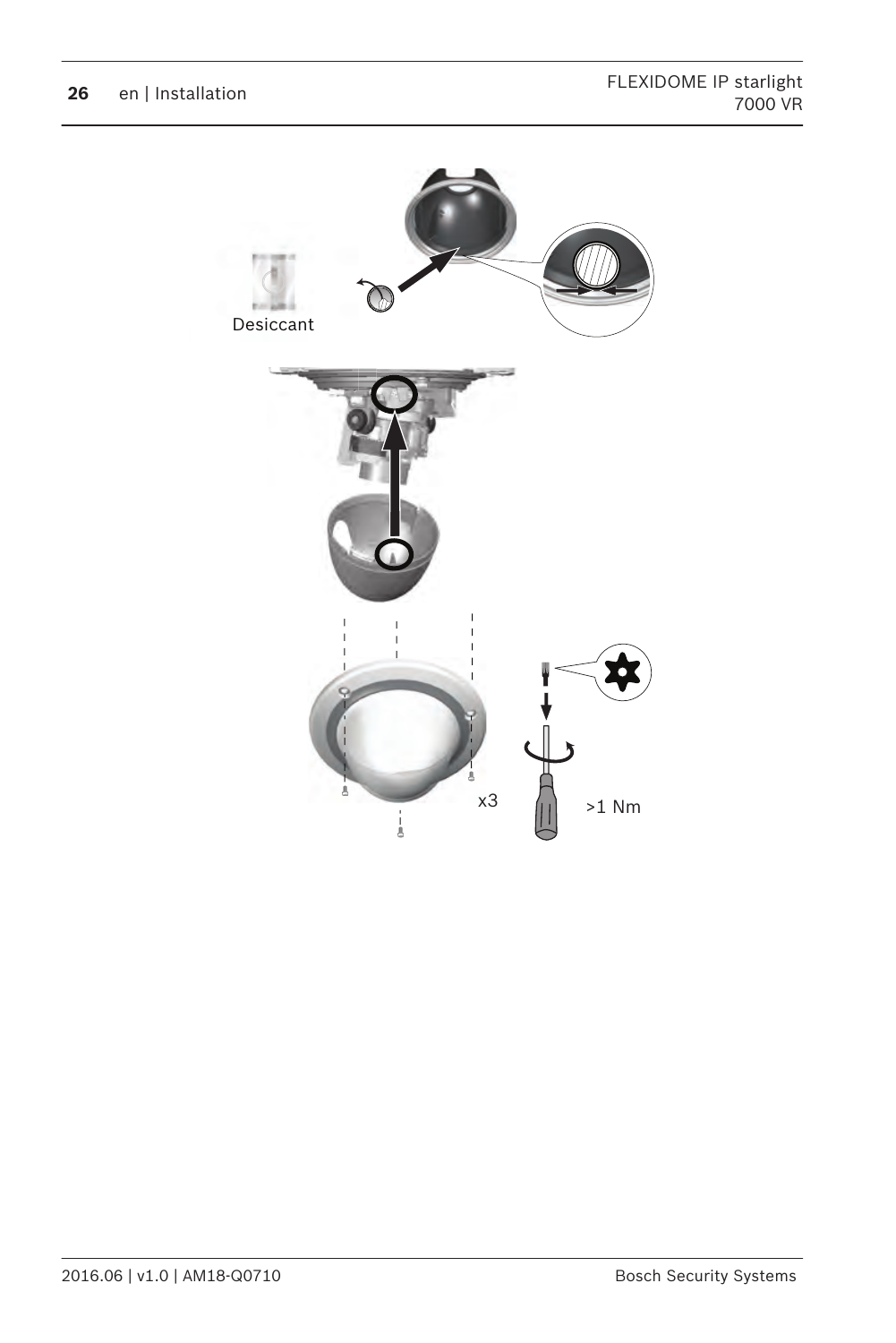# <span id="page-26-0"></span>**6**

# **Connection via web browser**

The unit must have a valid IP address and a compatible subnet mask to operate on your network. By default, DHCP is pre-set at the factory to **On** and so your DHCP server assigns an IP address. With no DHCP server the default address is 192.168.0.1

To view the camera in your web browser:

- 1. Start the Web browser.
- 2. Enter the IP address of the unit as the URL.
- 3. During initial installation, confirm any security questions that appear.

## **Note:**

To see live images in your browser it might be necessary to download and install the MPEG-ActiveX from the Bosch download store.

# **Protected Network**

If a RADIUS server is used for network access control (802.1x authentication), the unit must be configured first. To configure the unit, connect it directly to a computer using a network cable and configure the two parameters, **Identity** and **Password**. Only after these have been configured can communication with the unit via the network occur.

# **IP Helper tool**

Alternatively, use the IP Helper tool to detect Bosch devices on the network:

- 1. Access the Bosch download store (http:// downloadstore.boschsecurity.com/).
- 2. Download and install IP Helper.
- 3. Choose your specific camera from the list of cameras shown in the table on the left of the screen
- 4. Click **Open in browser** to view the camera interface.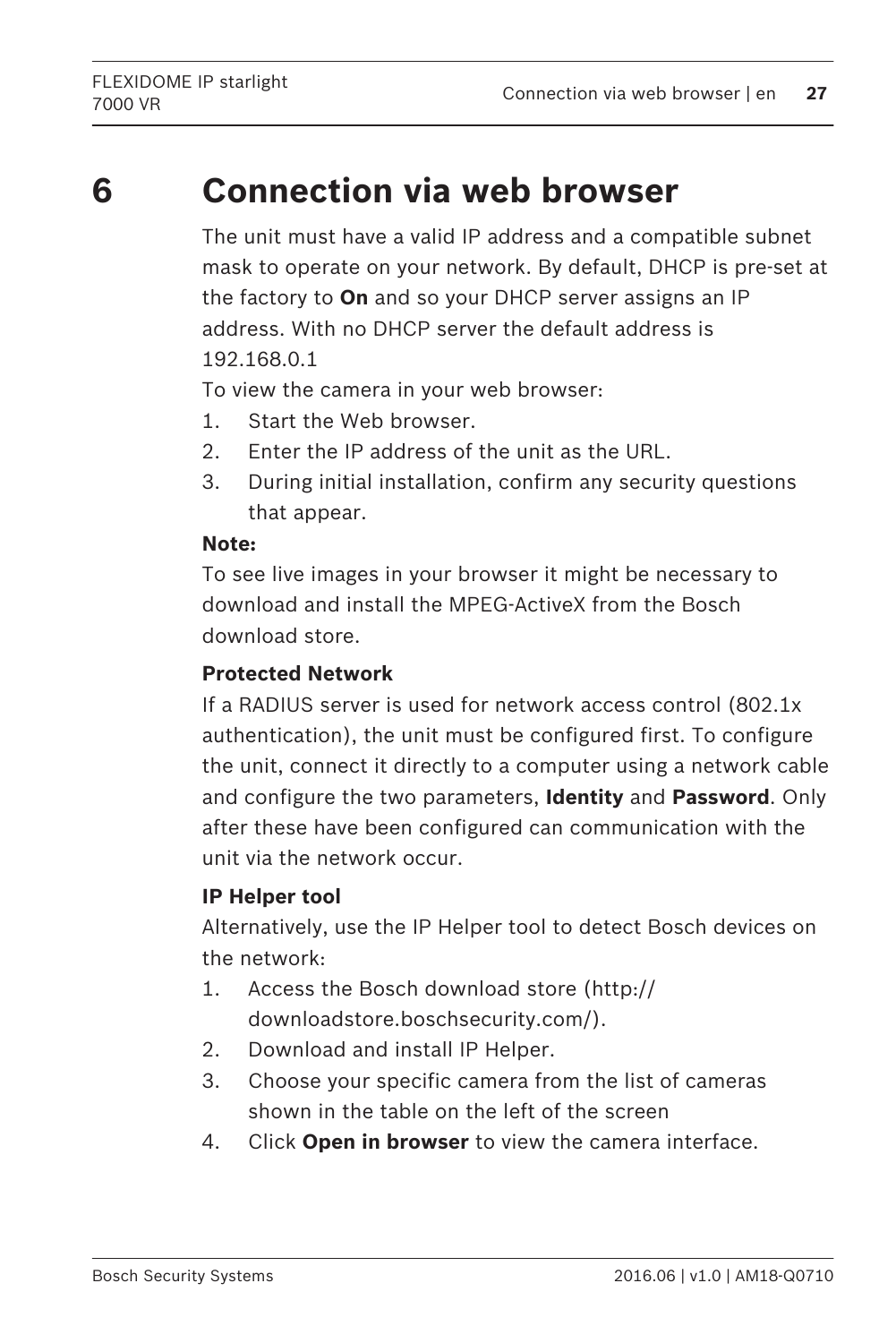### <span id="page-27-0"></span>**Configuration 7**

The camera normally provides an optimal picture without the need for further adjustments. However, you can use a web browser via the network to access a menu to change camera settings such as user modes, passwords, picture settings and network settings.

Configuration options using the menu system on the camera itself are limited to basic setup via the Wizard.

- 1. Open the camera in the web browser.
- 2. Click **Configuration** in the title bar.
- 3. Select **Camera >> Installer Menu** from the side bar.
- 4. Select the application variant before any other changes are made, as the camera reboots automatically and resets the factory defaults when the application variant is changed.

If required, configure the parameters in other menus to suit your working environment (for example, ID, passwords, date and time). Refer to the operation manuals of the software for more information.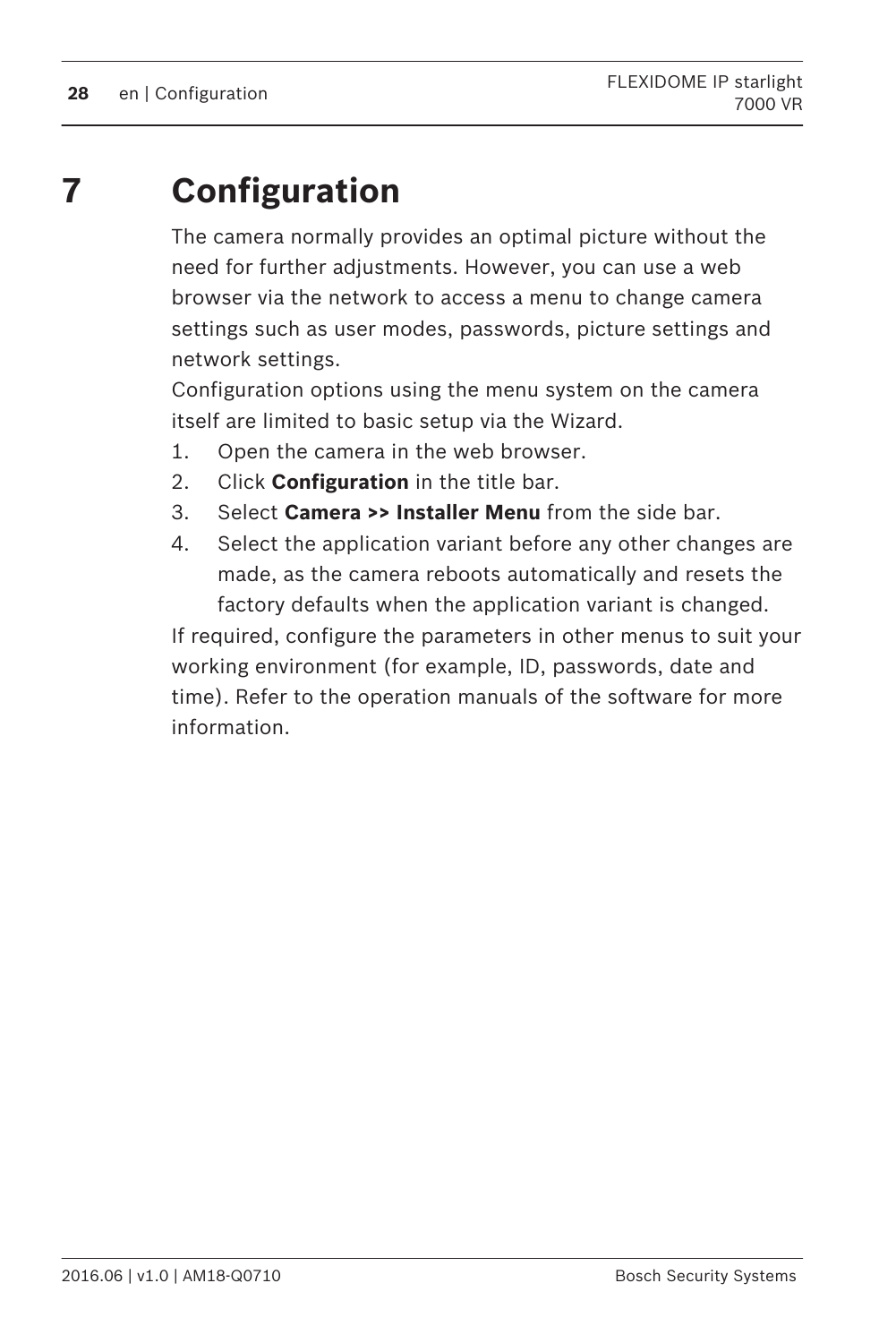### <span id="page-28-0"></span>**Troubleshooting 8**

### **Resolving problems 8.1**

The following table is intended to help identify the causes of malfunctions and correct them where possible.

| <b>Malfunction</b>                                         | <b>Possible causes</b>                                       | <b>Solution</b>                                                                         |
|------------------------------------------------------------|--------------------------------------------------------------|-----------------------------------------------------------------------------------------|
| Unit does not                                              | Power failure.                                               | Check power supply.                                                                     |
| operate.                                                   | Faulty cable<br>connections.                                 | Check all cables,<br>plugs, contacts and<br>connections.                                |
| No connection<br>established, no<br>image<br>transmission. | Incorrect unit<br>configuration.                             | Check all<br>configuration<br>parameters (reset to<br>factory default if<br>necessary). |
|                                                            | Faulty installation.                                         | Check all cables,<br>plugs, contacts and<br>connections.                                |
|                                                            | Wrong IP address.                                            | Check the IP<br>addresses (ping).                                                       |
|                                                            | Faulty data<br>transmission within<br>the LAN.               | Check the data<br>transmission with<br>ping.                                            |
|                                                            | The maximum<br>number of<br>connections has<br>been reached. | Wait until there is a<br>free connection and<br>call the transmitter<br>again.          |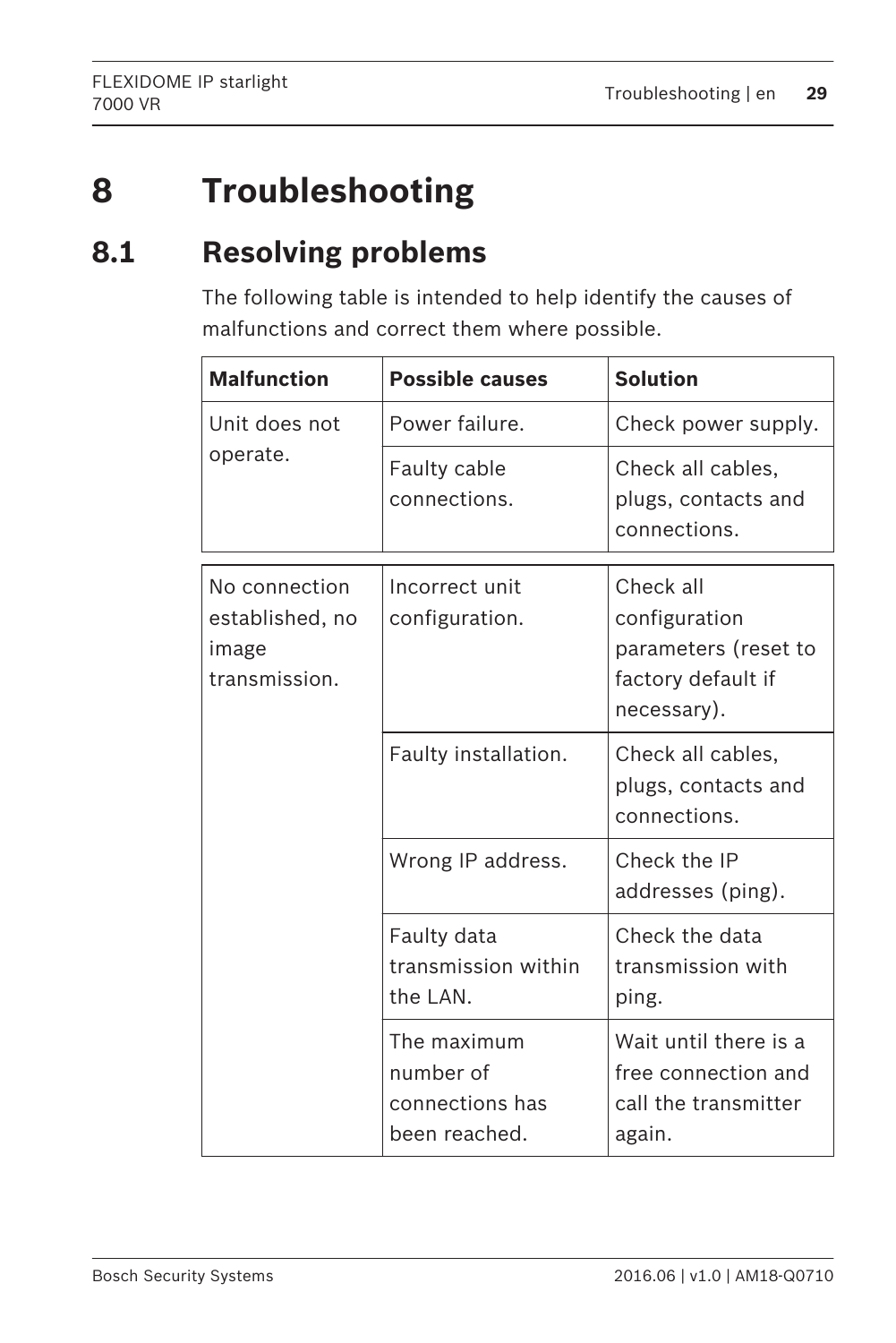| No audio<br>transmission to<br>remote station. | Hardware fault.                                                            | Check that all<br>connected audio<br>units are operating                                                                              |
|------------------------------------------------|----------------------------------------------------------------------------|---------------------------------------------------------------------------------------------------------------------------------------|
|                                                |                                                                            | correctly.                                                                                                                            |
|                                                | Faulty cable<br>connections.                                               | Check all cables,<br>plugs, contacts and<br>connections.                                                                              |
|                                                | Incorrect<br>configuration.                                                | Check audio<br>parameters on the<br><b>Audio</b> configuration<br>and LIVE page<br>functions pages.                                   |
|                                                | The audio voice<br>connection is already<br>in use by another<br>receiver. | Wait until the<br>connection is free<br>and then call the<br>sender again.                                                            |
| The unit does<br>not report an<br>alarm.       | Alarm source is not<br>selected.                                           | Select possible alarm<br>sources on the Alarm<br>sources configuration<br>page.                                                       |
|                                                | No alarm response<br>specified.                                            | Specify the desired<br>alarm response on<br>the Alarm<br>connections<br>configuration page; if<br>necessary change the<br>IP address. |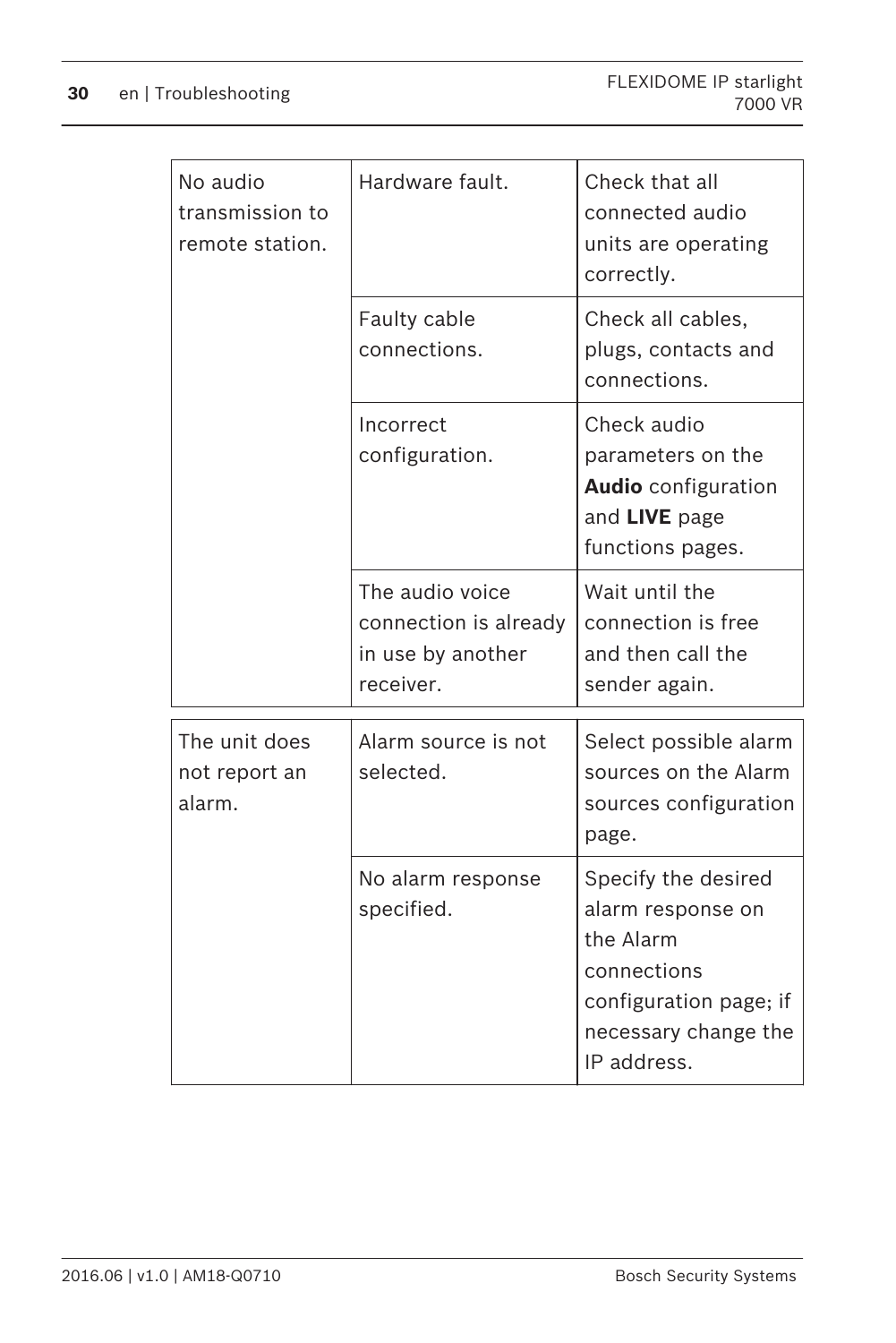<span id="page-30-0"></span>

| The unit is not<br>operational after<br>a firmware<br>upload. | Power failure during<br>programming by<br>firmware file. | Have the unit<br>checked by Customer<br>Service and replace if<br>necessary.                                        |
|---------------------------------------------------------------|----------------------------------------------------------|---------------------------------------------------------------------------------------------------------------------|
|                                                               | Incorrect firmware<br>file.                              | <b>Enter the IP address</b><br>of the unit followed<br>by /main.htmin your<br>Web browser and<br>repeat the upload. |
| Web browser<br>contains empty<br>fields.                      | Active proxy server in<br>network.                       | Create a rule in the<br>local computer's<br>proxy settings to<br>exclude local IP<br>addresses.                     |

### **Testing the network connection 8.2**

The ping command can be used to check the connection between two IP addresses. This allows testing whether a device is active in the network.

- 1. Open the DOS command prompt.
- 2. Type ping followed by the IP address of the device.

If the device is found, the response appears as "Reply from ... ", followed by the number of bytes sent and the transmission time in milliseconds. Otherwise, the device cannot be accessed via the network. This might be because:

- The device is not properly connected to the network. Check the cable connections in this case.
- The device is not correctly integrated into the network. Check the IP address, subnet mask, and gateway address.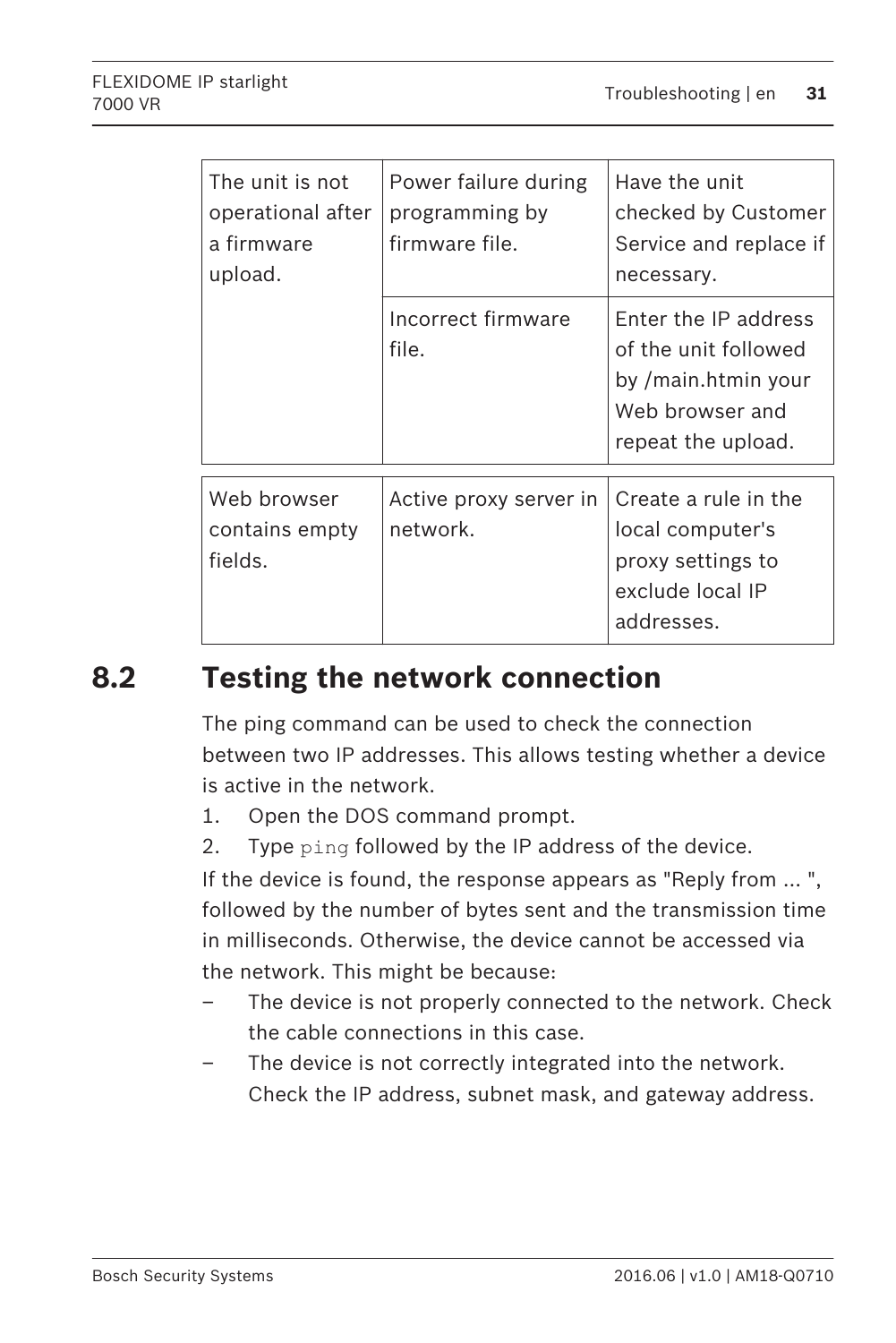### <span id="page-31-0"></span>**Customer service 8.3**

If a fault cannot be resolved, please contact your supplier or system integrator, or go directly to Bosch Security Systems Customer Service.

The version numbers of the internal firmware can be viewed on a service page. Please note this information before contacting Customer Service.

- 1. In the address bar of your browser, after the unit IP address, enter: /version for example: 192.168.0.80/version
- 2. Write down the information or print out the page.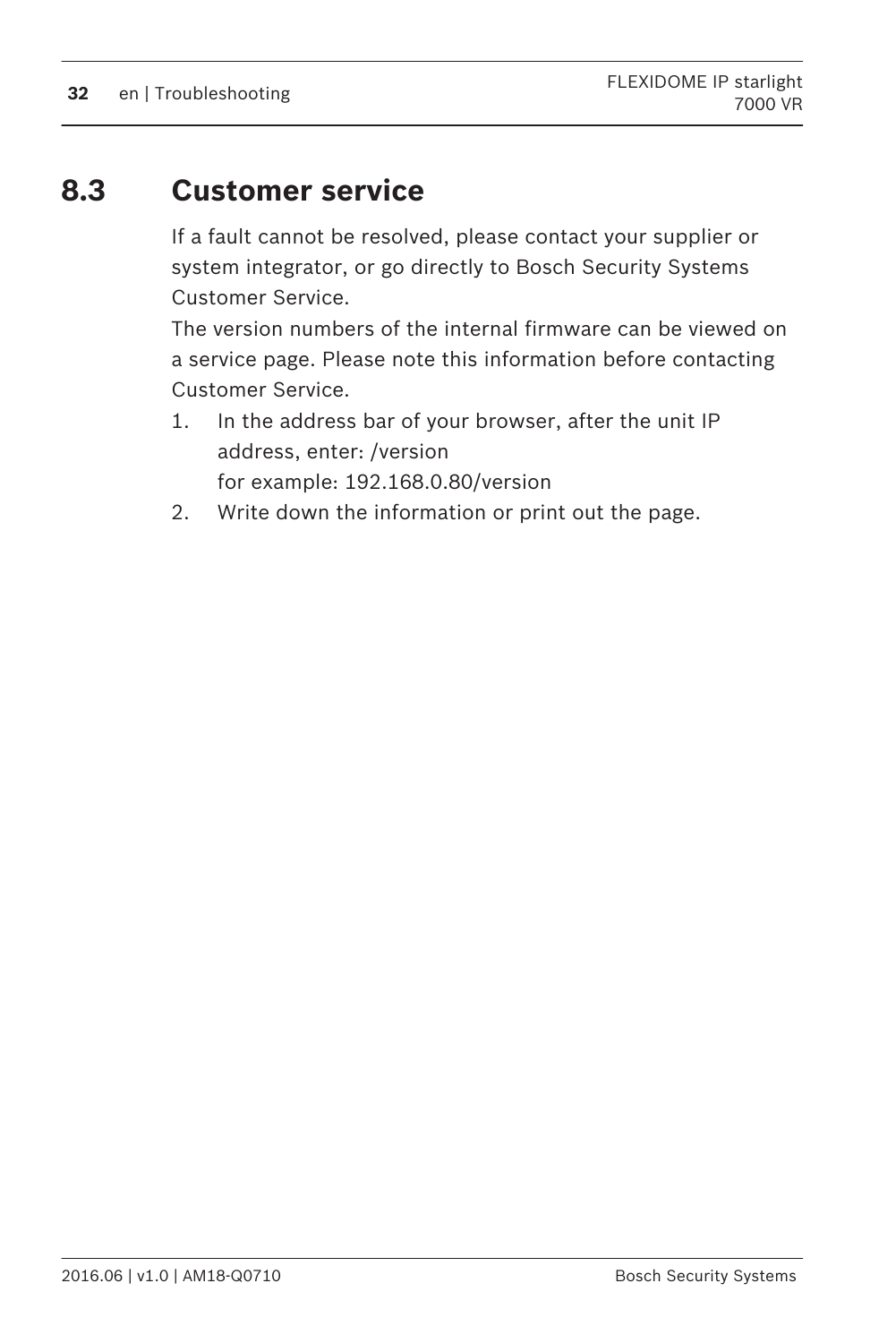### <span id="page-32-0"></span>**Maintenance 9**

### **Cleaning 9.1**

It is generally sufficient to use a dry cloth for cleaning, but a moist lint-free cloth or leather shammy may also be used. Do not use liquid cleaners or aerosol cleaners.

#### **Lens cleaning 9.1.1**

It is important to keep the lens clean to ensure optimum performance. Dust, grease, or fingerprints should be removed from the lens surface. When cleaning the lens, take extra care not to damage the special coating used to reduce light reflections.

- Remove dust with a blower-brush or grease-free soft brush.
- Wipe water drops off the lens with a clean soft lint-free cloth and dry the lens surface.
- Use special lens cleaning paper or cloth treated with lens cleaning fluid to gently wipe off any remaining dirt (wipe spirally from the lens center towards the edge).

### **Repair 9.2**



# **Notice!**

Never open the casing of the unit

The unit does not contain any user-serviceable parts. Refer all repairs to suitable qualified specialists.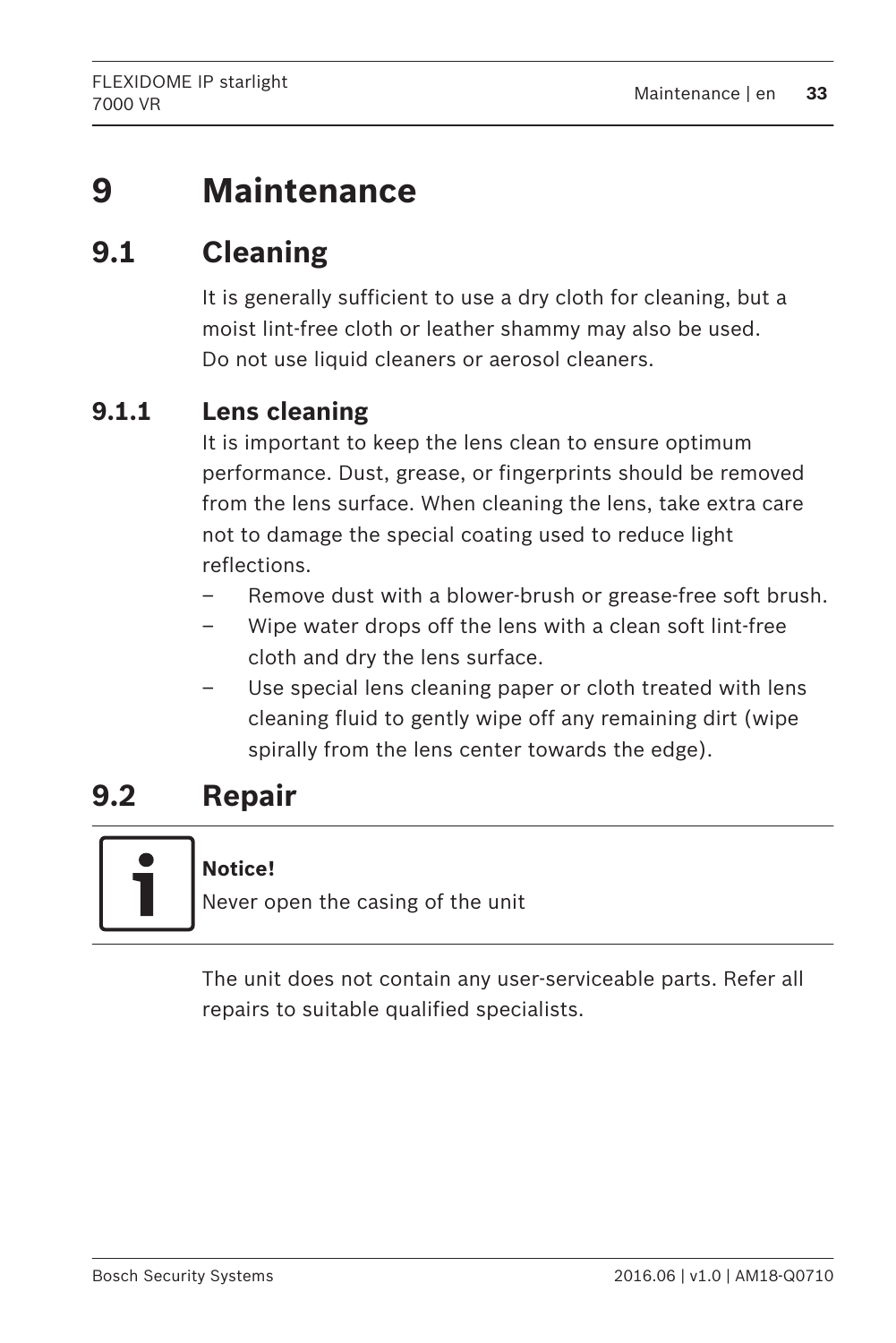### <span id="page-33-0"></span>**Decommissioning 10**

### **Transfer 10.1**

The unit should only be passed on together with this installation guide.

### **Disposal 10.2**



**Disposal -** Your Bosch product was developed and manufactured with high-quality material and components that can be recycled and reused. This symbol means that electronic and electrical appliances, which have reached the end of their working life, must be collected and disposed of separately from household waste material. Separate collecting systems are usually in place for disused electronic and electrical products. Please dispose of these units at an environmentally compatible recycling facility, per *European Directive 2012/19/EU.*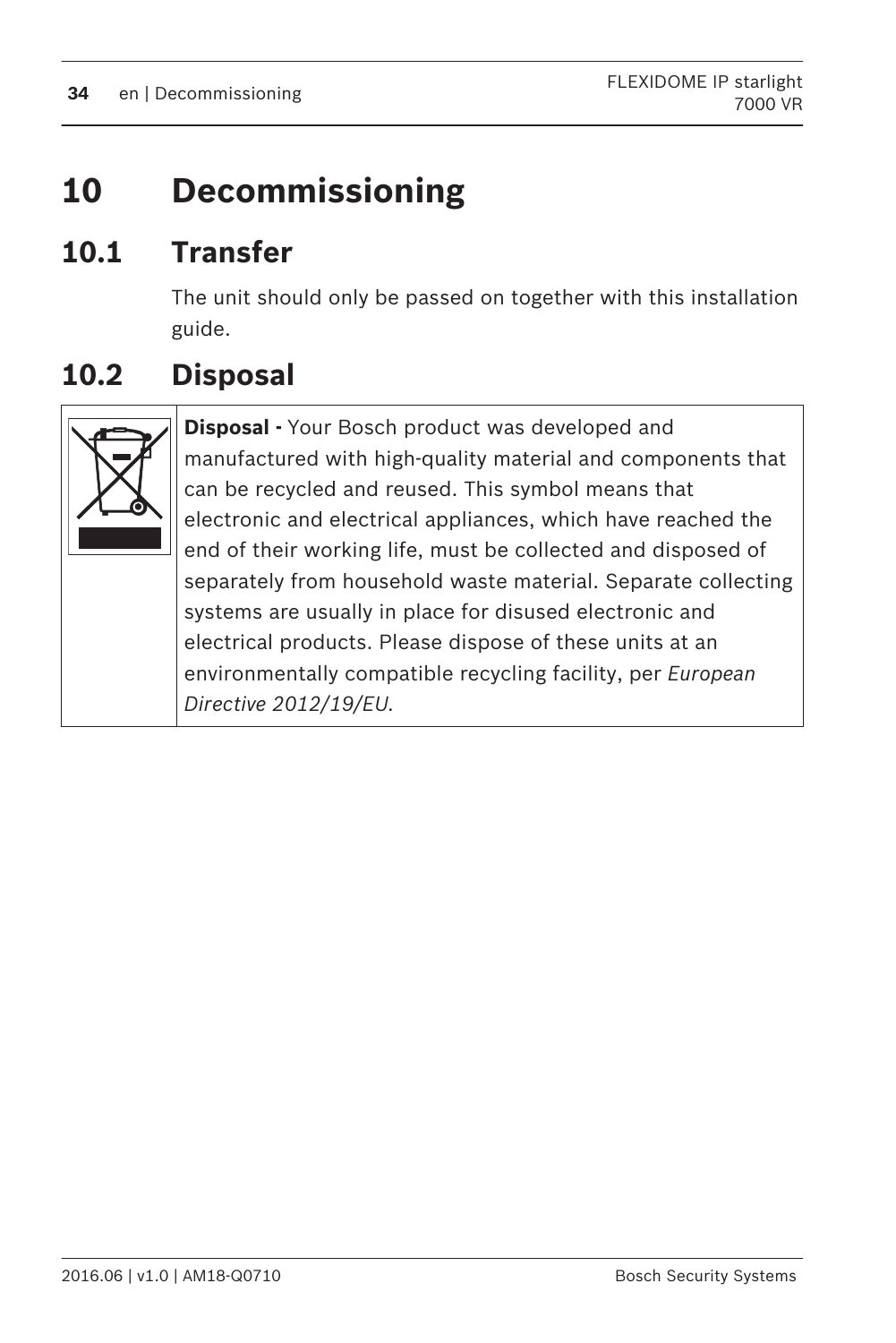### <span id="page-34-0"></span>**Technical data 11**

| Power                     |                                                                                    |  |
|---------------------------|------------------------------------------------------------------------------------|--|
| Input voltage             | Power-over-Ethernet (48 VDC nominal)<br>and/or<br>$+12$ VDC $\pm 10\%$ (auxiliary) |  |
| PoF IFFF standard         | 802.3af (802.3at Type 1)<br>Power level: Class 3                                   |  |
| Power<br>Consumption      | 7.2 W max.                                                                         |  |
| Current draw (PoE)        | 200 mA max.                                                                        |  |
| Current draw<br>(12 VDC)  | 600 mA max.                                                                        |  |
| <b>Mechanical</b>         |                                                                                    |  |
| Dimensions $(D \times H)$ | 158 x 124 mm (6.22 x 4.89 in)                                                      |  |
| Weight                    | 0.85 kg (1.87 lb)<br>1.28 kg (2.82 lb) with SMB                                    |  |
| Mounting                  | Flush mount or surface mount                                                       |  |
| Color                     | White (RAL9010) trim ring with black<br>inner liner                                |  |
| Adjustment range          | 360° pan, 90° tilt, ±90° twist                                                     |  |
| Dome bubble               | Polycarbonate, clear with UV blocking<br>anti-scratch coating                      |  |
| Trim ring                 | Aluminum                                                                           |  |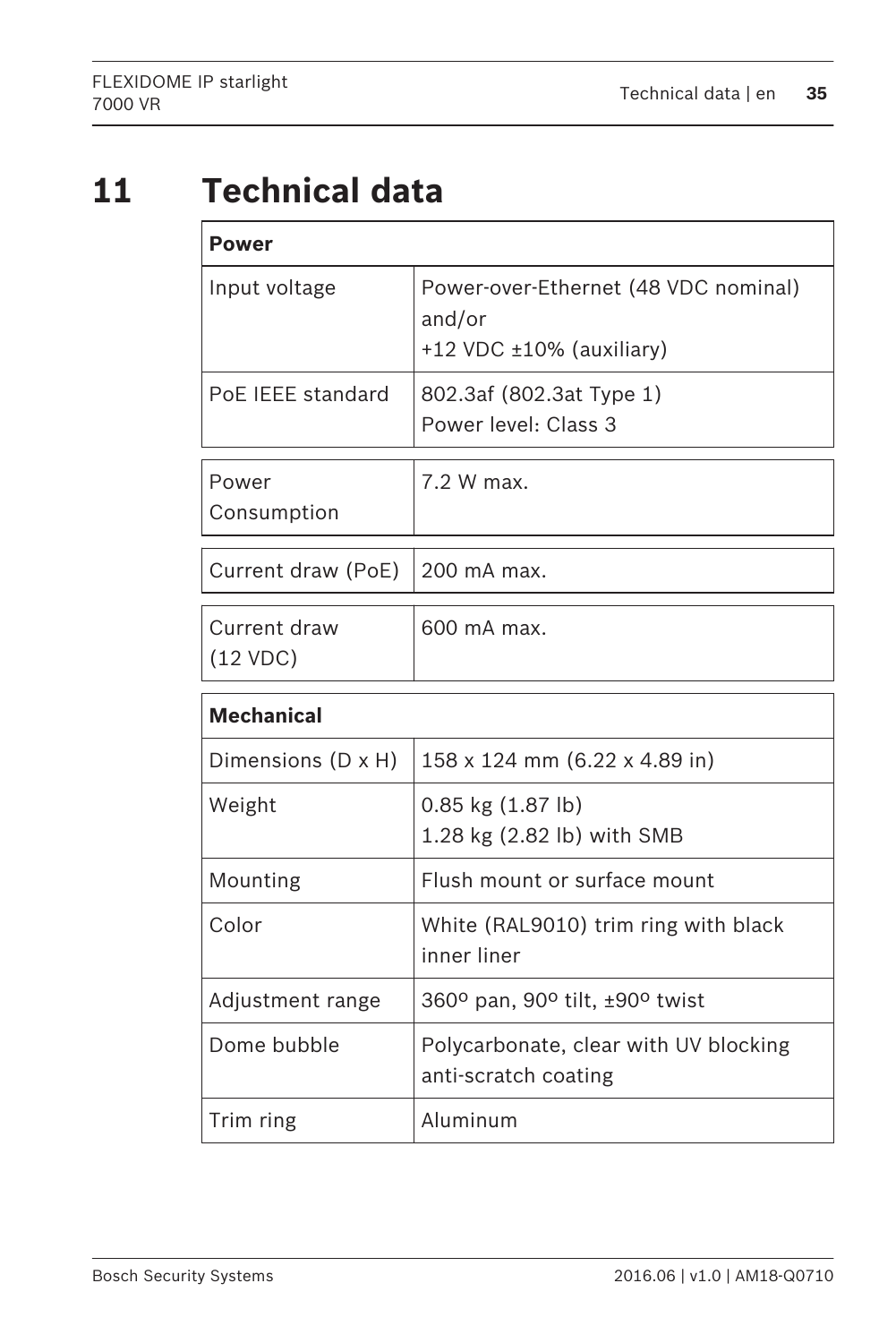| <b>Environmental</b>      |                                                                                                                                                                                               |
|---------------------------|-----------------------------------------------------------------------------------------------------------------------------------------------------------------------------------------------|
| Operating<br>temperature  | -30 °C to +50 °C (-22 °F to +122 °F) for<br>continuous operation;<br>-34 °C to +74 °C (-30 °F to +165 °F)<br>according to NEMA TS 2-2003 (R2008),<br>para 2.1.5.1 using fig. 2.1 test profile |
| Cold start<br>temperature | $-20$ °C (-4 °F)                                                                                                                                                                              |
| Storage<br>temperature    | -50 °C to +70 °C (-58 °F to +158 °F)                                                                                                                                                          |
| Operating humidity        | 5% to 93% relative humidity                                                                                                                                                                   |
| Storage humidity          | Up to 98% relative humidity                                                                                                                                                                   |
| Impact protection         | IK10                                                                                                                                                                                          |
| Water/dust<br>protection  | IP 66 and NEMA Type 4X (with<br>appropriate installation standards)                                                                                                                           |

# **Dimensions**

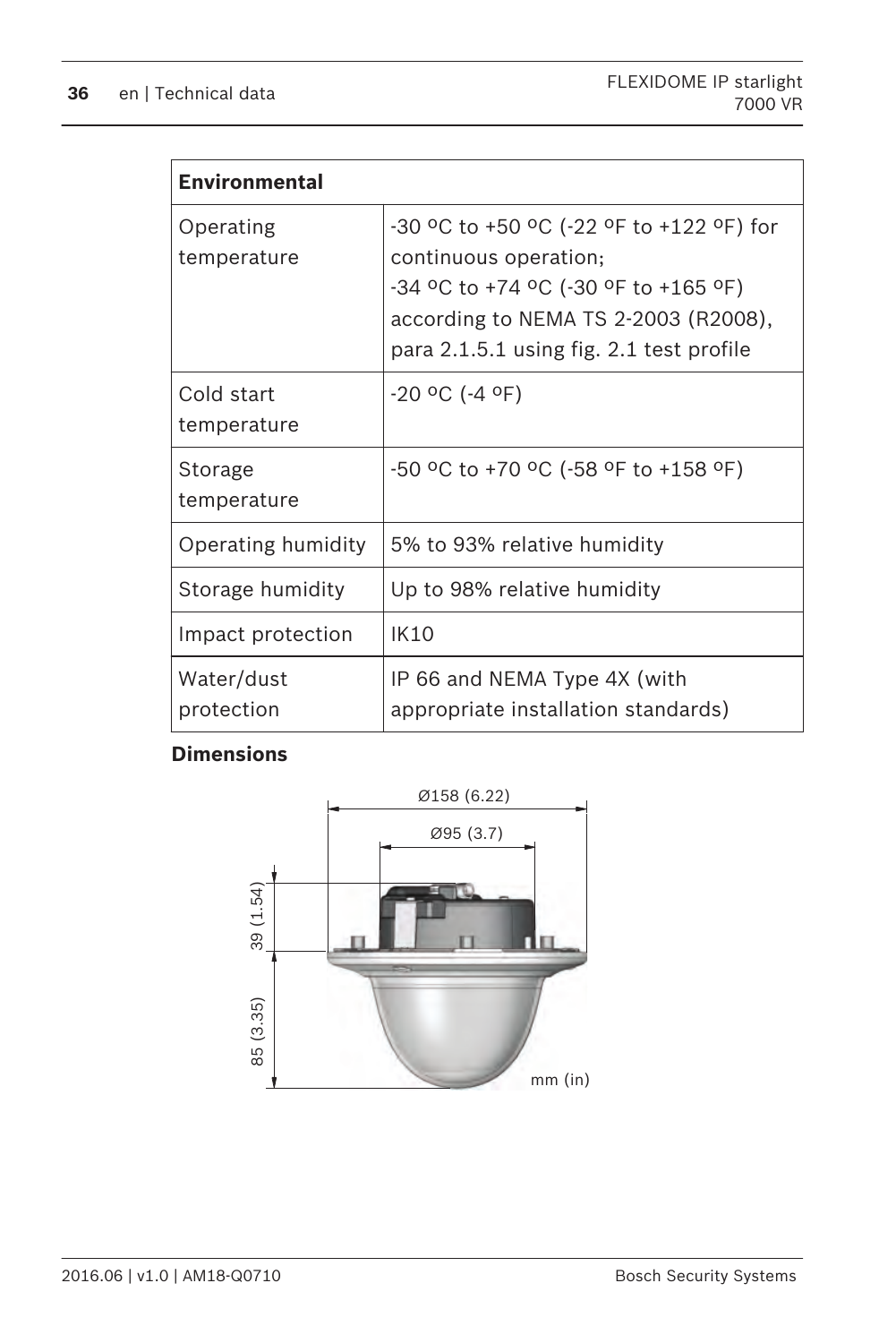